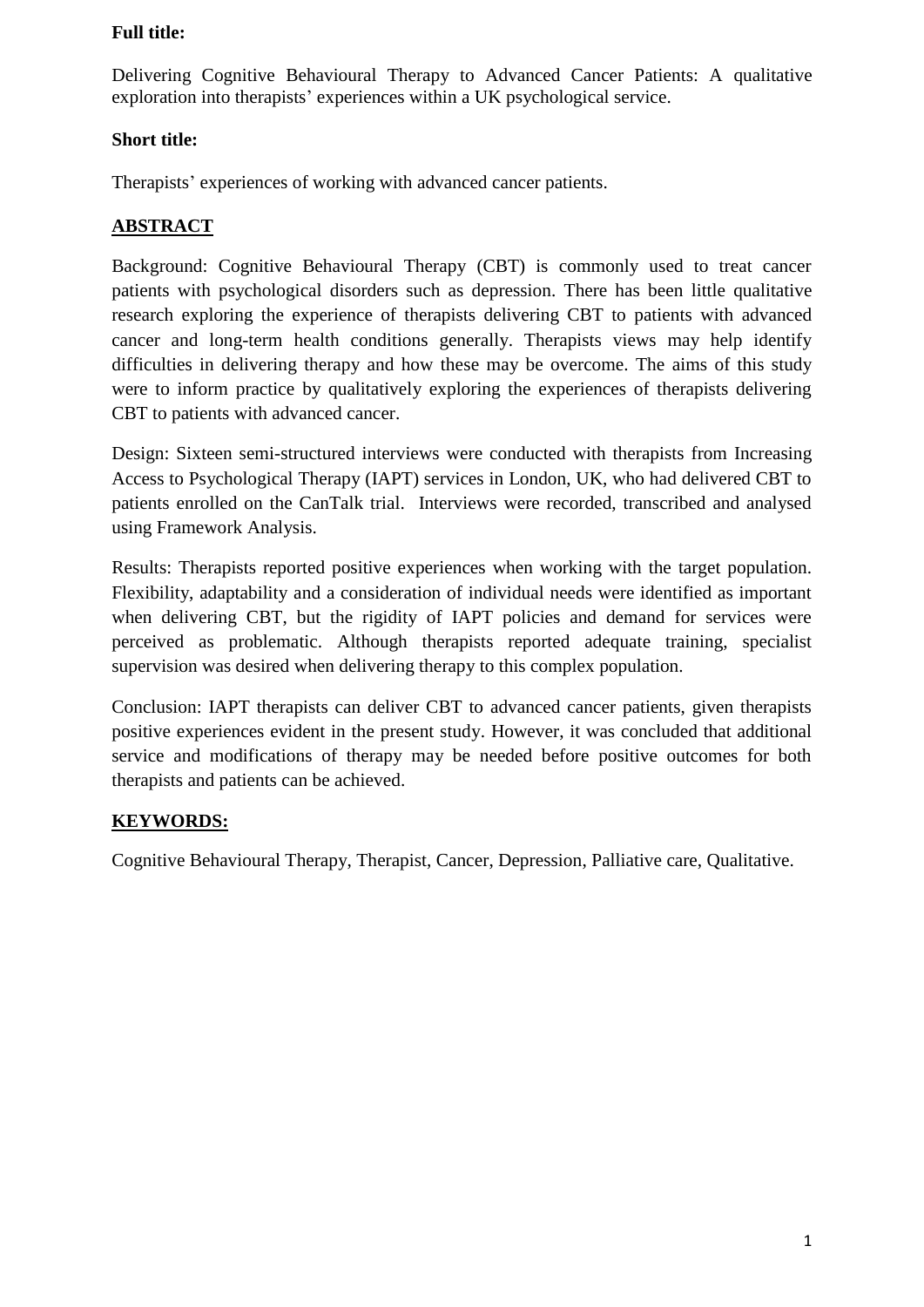Delivering Cognitive Behavioural Therapy to Advanced Cancer Patients: A qualitative exploration into therapists' experiences within a UK psychological service.

# **Short title:**

Therapists' experiences of working with advanced cancer patients.

# **Key Practitioner Messages:**

- Patients with long term health conditions are confronted with many issues which can affect the uptake and delivery of CBT sessions.
- Psychological needs should be individually assessed and therapy adapted to suit these needs.
- Flexibility in appointment scheduling and discharge policies should be considered.
- Specialist supervisory support and training are recommended to deliver therapy to patients.
- Being able to liaise with clinical staff involved in a patient's care could also be considered in the psychological treatment of patients with long term health conditions.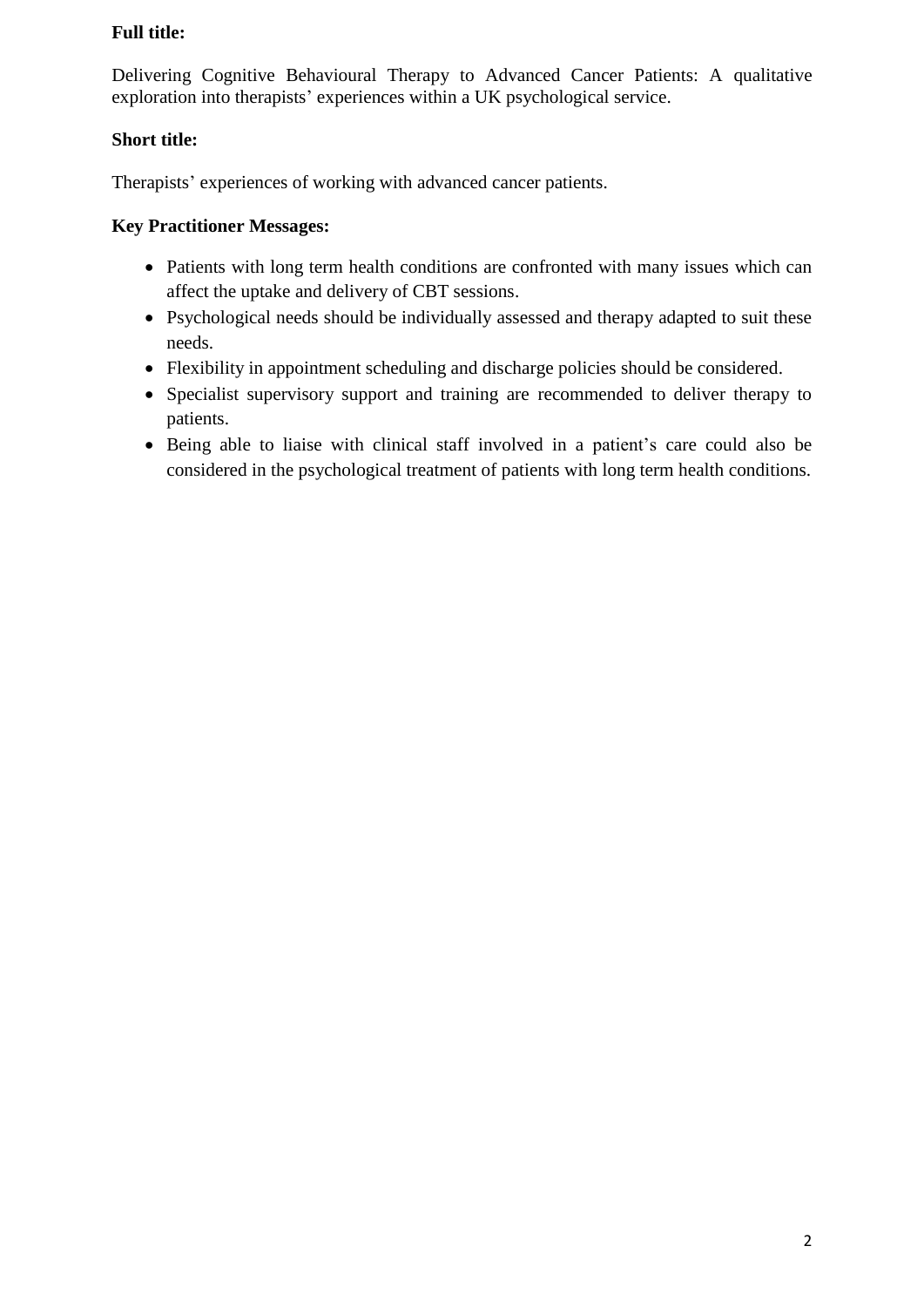Delivering Cognitive Behavioural Therapy to Advanced Cancer Patients: A qualitative exploration into therapists' experiences within a UK psychological service.

### **Short title:**

Therapists' experiences of working with advanced cancer patients.

### **INTRODUCTION**

Cancer is a debilitating illness resulting in approximately over 7 million deaths globally (Rosenstein, 2011). Depression is one of the most common psychological problems faced by cancer patients, with a prevalence rate of 5-20% (McDaniel, Musselman, Porter, Reed, & Nemeroff, 1995; Rosenstein, 2011). Depression in cancer contributes toward poor treatment adherence, hospitalisation and economic burden (Bowers & Boyle, 2003). Higher mortality rates are evident amongst advanced cancer patients with depression (Satin, Linden & Philips, 2009). Therefore, addressing depression in this population is important. Cognitive Behavioural Therapy (CBT) is a National Institute for Health and Care Excellence (NICE) approved treatment for depression (NHS London Strategic Clinical Networks, 2015).

The Increasing Access to Psychological Therapies (IAPT) service is a psychological facility available on the National Health Service (NHS) for people in England (Clarke, 2011). CBT is commonly accessed within IAPT services. IAPT services offer a 'stepped model' service with three levels, which can be used flexibly. In some situations, patients are offered the least intensive therapy initially (usually self-guided help) and only receive CBT after other therapies prove ineffective. However, in some cases CBT may be deemed the most appropriate therapy and therefore may be offered straight away. In 2014/15 CBT treatment in IAPT totalled 1,209,341 patients (Health and Social Care Information Centre, 2015). IAPT extended the service in 2011 to patients with cancer and depression as well as other long term health conditions as part of their four-year plan (Department of Health, 2011). In 2015, a service report indicated that 0.5-2% of cancer patients accessed psychological support within IAPT (NHS London Strategic Clinical Networks, 2015). Due to new and improved treatment and care, patients with advanced cancer have improved survival (Macmillan Cancer Support, 2017). Data from England's national cancer registry shows that 17000 people diagnosed with an advanced stage cancer lived two years or longer (Macmillan Cancer Support, 2017) and as a result it is possible that there may be an increased demand to deliver therapy to this patient group. By exploring the experience of therapists delivering CBT within IAPT, we may gain an understanding of how therapy can be improved, how therapists could be best supported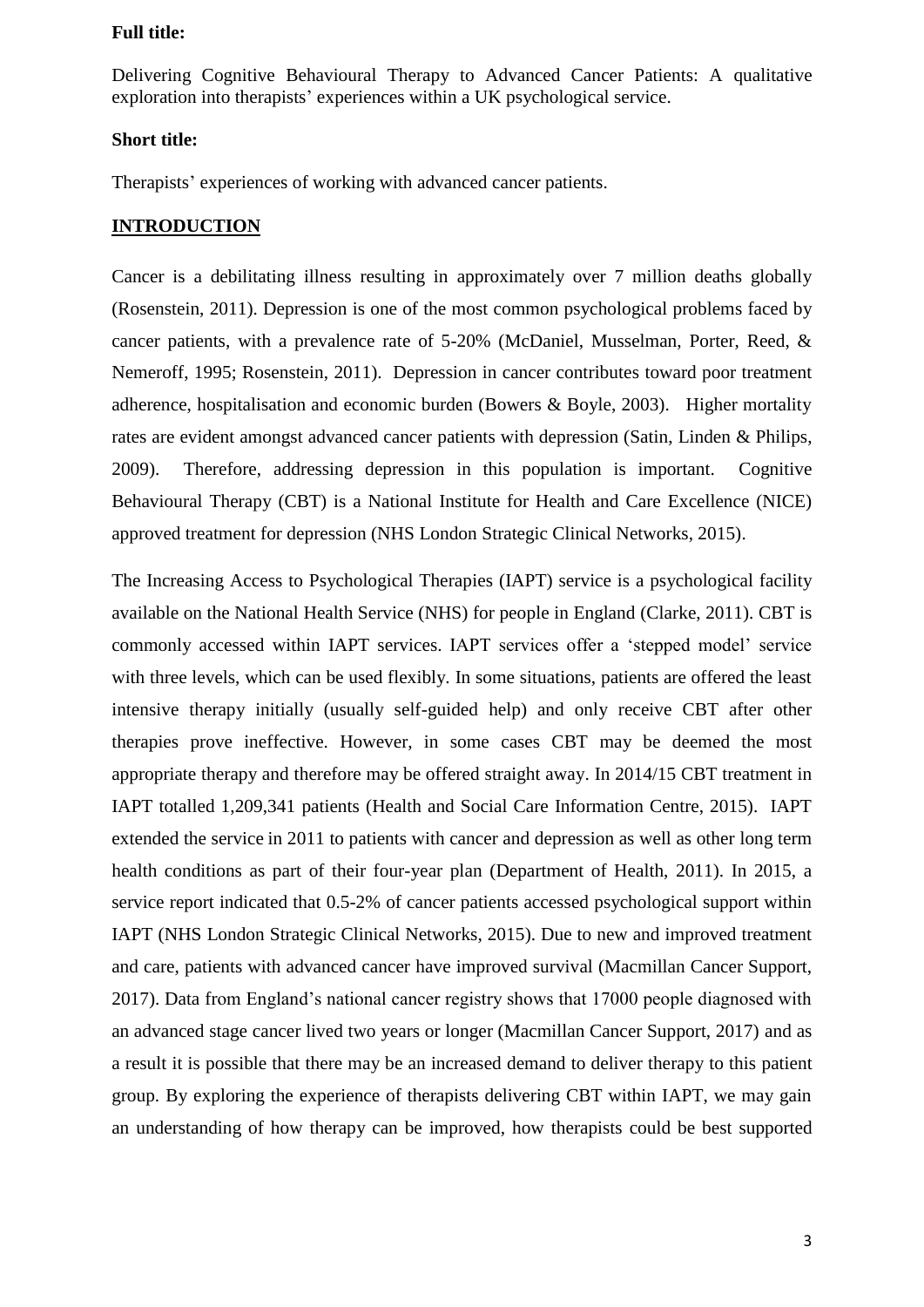Delivering Cognitive Behavioural Therapy to Advanced Cancer Patients: A qualitative exploration into therapists' experiences within a UK psychological service.

### **Short title:**

Therapists' experiences of working with advanced cancer patients.

within services and how services may be modified to suit this population. This information could be both clinically and logistically useful for future patients and IAPT services.

Research findings have suggested that improvements in psychotherapy outcomes are dependent on both patient and therapist factors (Baldwin, Wampold & Imel, 2007). For example, Owen and Hilsenroth (2014) reported that flexibility in therapy adherence was an important contributor to positive patient outcomes. It was also suggested that it was important to be able to adapt oneself as a therapist to suit individual patients (Lambert & Barley, 2001). Further research reported that patient motivation was associated with positive therapeutic outcomes (Luborsky, Auerbach, Chandler & Cohen, 1971). Huppert et al. (2001) reported that a therapist's prior experience was associated with therapeutic effect, with more experienced therapists achieving better patient outcomes than less experienced therapists. Thus, the role of the therapist appears to be as important as that of the patient in contributing towards successful outcomes. Despite this, there is a dearth of research in CBT exploring therapists experiences of delivering therapy using qualitative methodology. Qualitative research in this area is mainly focused on client perspectives of CBT (Hodgetts & Wright, 2007). However, exploring therapists experiences qualitatively may provide a deeper insight into the experience of therapy by allowing a more thorough exploration of experiences without use of restrictive categorical responses.

McGowan, Lavender and Garety (2005) explored therapists perspectives of delivering CBT to patients with psychosis and found where patients reportedly benefitted from therapy there was therapist-patient agreement in tasks and goal setting, a clear understanding and memory of sessions displayed by patients, and continuity of therapy. This finding provides an insight into therapists' experience of delivering therapy. However, this may not be generalisable to patients with other psychological issues as they are specific to psychotic conditions.

A small number of qualitative studies have explored therapists experience of delivering CBT through IAPT. In a study of people with learning difficulties, there was a lack of flexibility concerning discharge policies and the length and quantity of appointments (Marwood, Chin, Gannon & Scior, 2017). Therapists suggested that training and supervision were necessary to work with this population effectively and that prior experience and knowledge aided the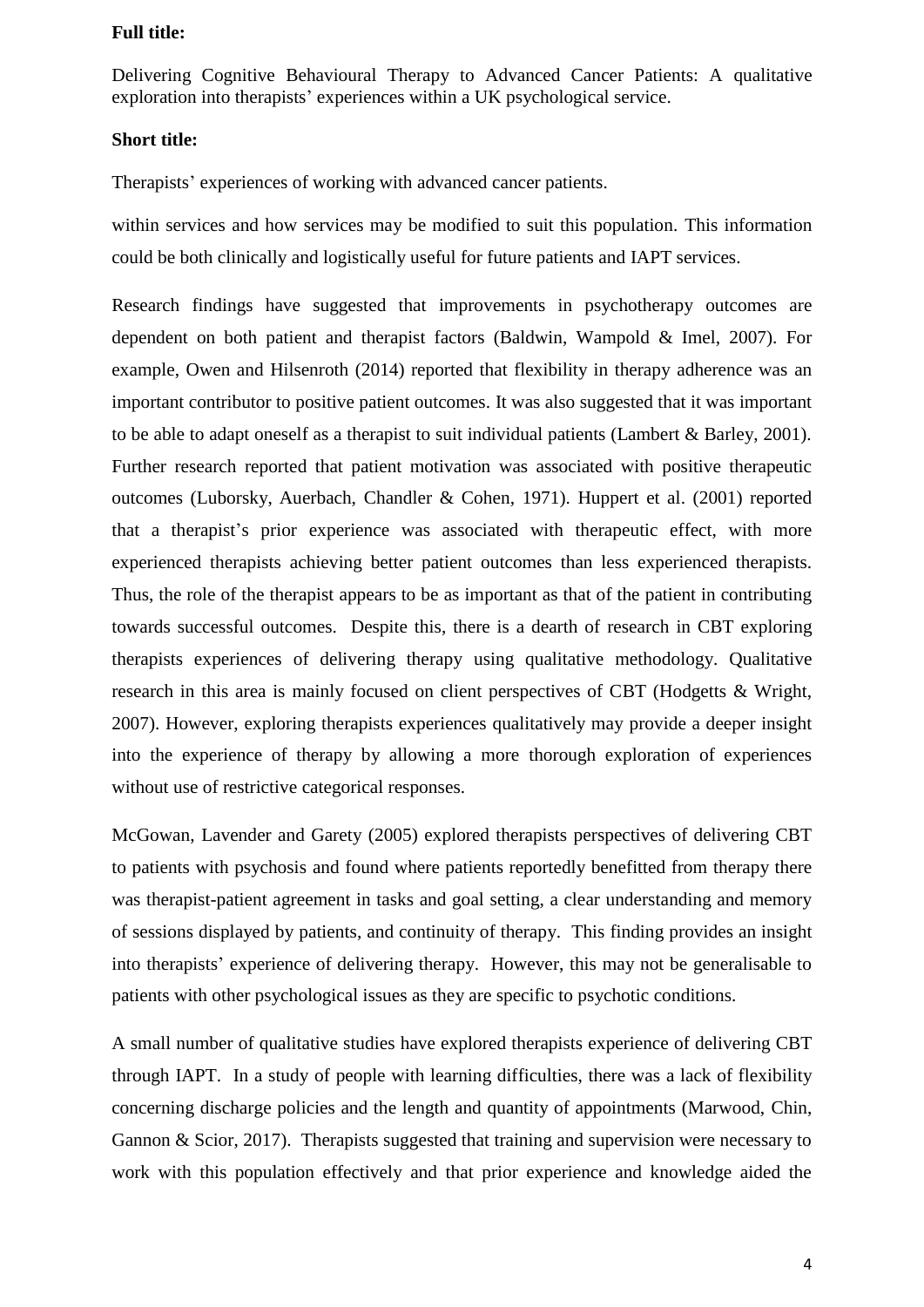Delivering Cognitive Behavioural Therapy to Advanced Cancer Patients: A qualitative exploration into therapists' experiences within a UK psychological service.

#### **Short title:**

Therapists' experiences of working with advanced cancer patients.

therapeutic process. Similarly, Shankland and Dagnan (2015) reported that therapists felt that adequate training should be provided to work with this patient group. Therapists also expressed that therapy should be adapted to suit the client's needs rather than following a rigid approach. Though this research provides an overview of the use of CBT within IAPT services, this study was limited to people with learning difficulties. Therefore, there is a need to qualitatively explore the perspectives of therapists delivering CBT to other patients with chronic conditions including cancer.

We interviewed a selection of therapists who delivered CBT therapy within IAPT services to advanced cancer patients to address these research gaps. This was part of the 'CanTalk' trial: a randomised trial of the addition of CBT to usual care for people with advanced cancer and depression (Serfaty et al*.*, 2016). The main findings of this trial will be reported elsewhere. In order to determine whether the costs outweigh the benefits of this particular treatment in this population, it is important to take on a holistic approach. Treatment effectiveness will be addressed in the main CanTalk trial paper, however qualitative research with therapists may provide a deeper insight into the benefits and limitations of delivering therapy within IAPT services. We primarily aimed to explore therapists' experiences of working with this population. Specifically, we sought to understand expectations of working with advanced cancer patients, issues arising in therapy sessions, training and supervision requirements and how to best support patients psychologically.

#### **METHODS**

### *Participants & Recruitment*

Participants were recruited using purposive sampling. Participants (*n*=16) were therapists who delivered at least one session of CBT to advanced cancer patients as part of the CanTalk trial. As the CanTalk trial predominantly recruited participants from London, all participants in this study were therapists from IAPT services within London. All therapists who agreed to deliver therapy for the CanTalk trial were approached about the study by email; those who did not respond to the initial invitation were subsequently contacted by email and by telephone, one week, and two weeks later respectively. Therapists who delivered the full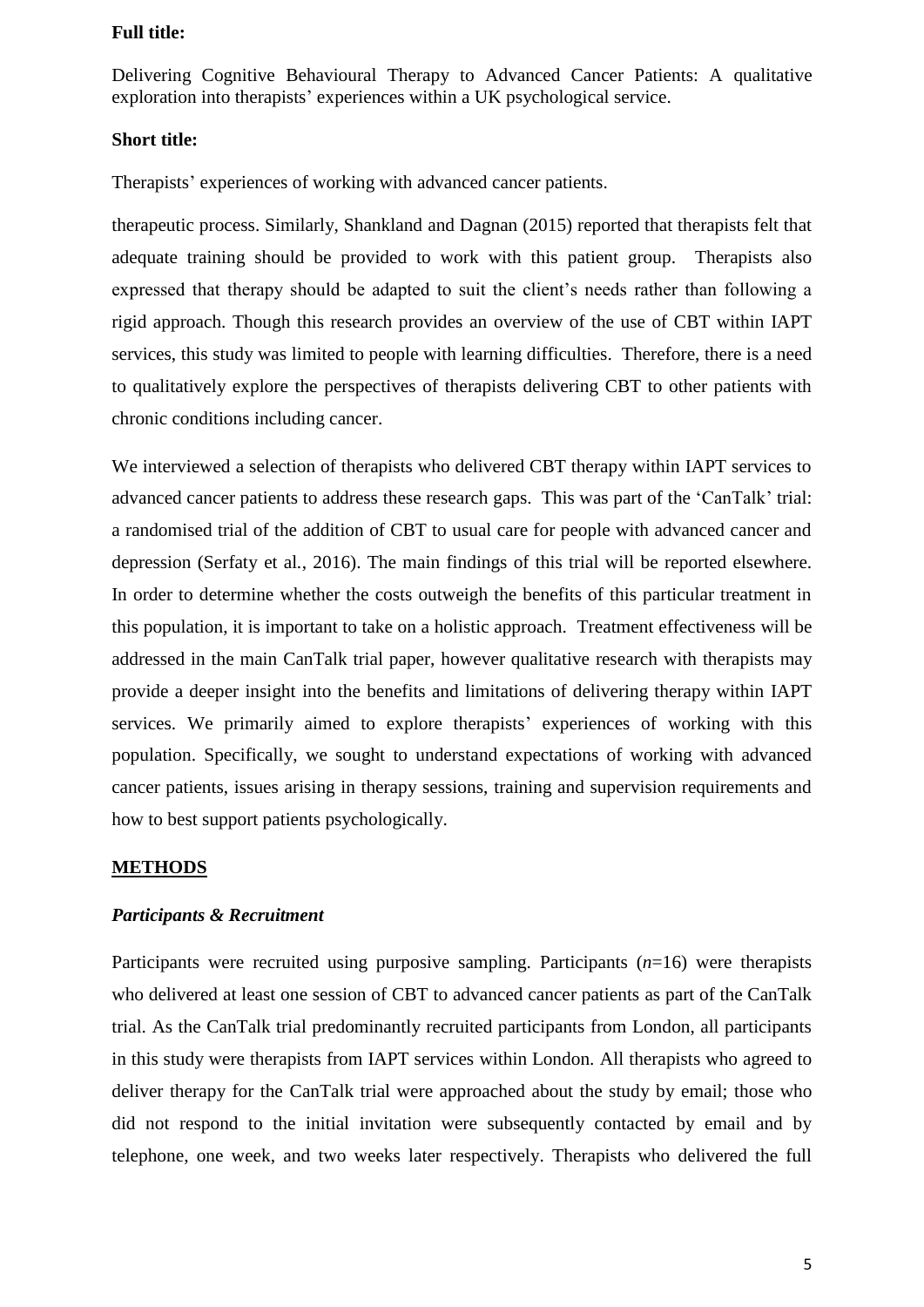Delivering Cognitive Behavioural Therapy to Advanced Cancer Patients: A qualitative exploration into therapists' experiences within a UK psychological service.

#### **Short title:**

Therapists' experiences of working with advanced cancer patients.

course of therapy to CanTalk trial participants and therapists who delivered therapy to CanTalk trial participants who dropped out before completing the full course of therapy were eligible to take part in the study. By including therapists who had delivered a varying number of sessions to trial participants we aimed to obtain a range of perspectives and experiences. Therapists who had attended a CanTalk trial training session but had not delivered therapy to any trial participants were excluded from taking part in the study. Ethical approval was granted by the London –Camberwell St Giles NRES committee, Central London REC3 ref 11/LO/0376. This study formed part of the National Cancer Research Network (NCRN) clinical trials portfolio registration number 10255, ISTCRN number 07622709.

## *CanTalk Trial Training Session*

As part of the main trial, therapists were offered a bespoke 1-day CBT training package tailored to working with advanced cancer patients. Therapists were taken through a treatment manual, but it was advised that although they should use this flexibly and they should record the interventions they delivered. It was recommended that therapists seek routine supervision through their supervisor, but that they could always contact the trial team for more information.

#### *Procedure*

Interviews took place between August 2015 and March 2016 either at the therapists workplace or at University College London and lasted between 19 and 53 minutes. Interviewers (S.H and K.B) were researchers from the CanTalk trial and were involved in the collection of data from participants. No prior relationships existed between interviewers and therapists. Informed consent was obtained before the start of each interview. Semi-structured interviews were conducted using a topic guide for the purposes of consistency. The topic guide was developed by S.H, K.B and M.S. Given the dearth of research in this area, this work was exploratory. Researchers developed a mind map to generate areas of interest with possible questions and prompts. Questions were developed on the basis of Patton's (1987) six topics that could be asked in interviews. This includes: experience/behaviour, opinion/ belief, feeling, knowledge, sensory and background/ demographics. Discussions were held to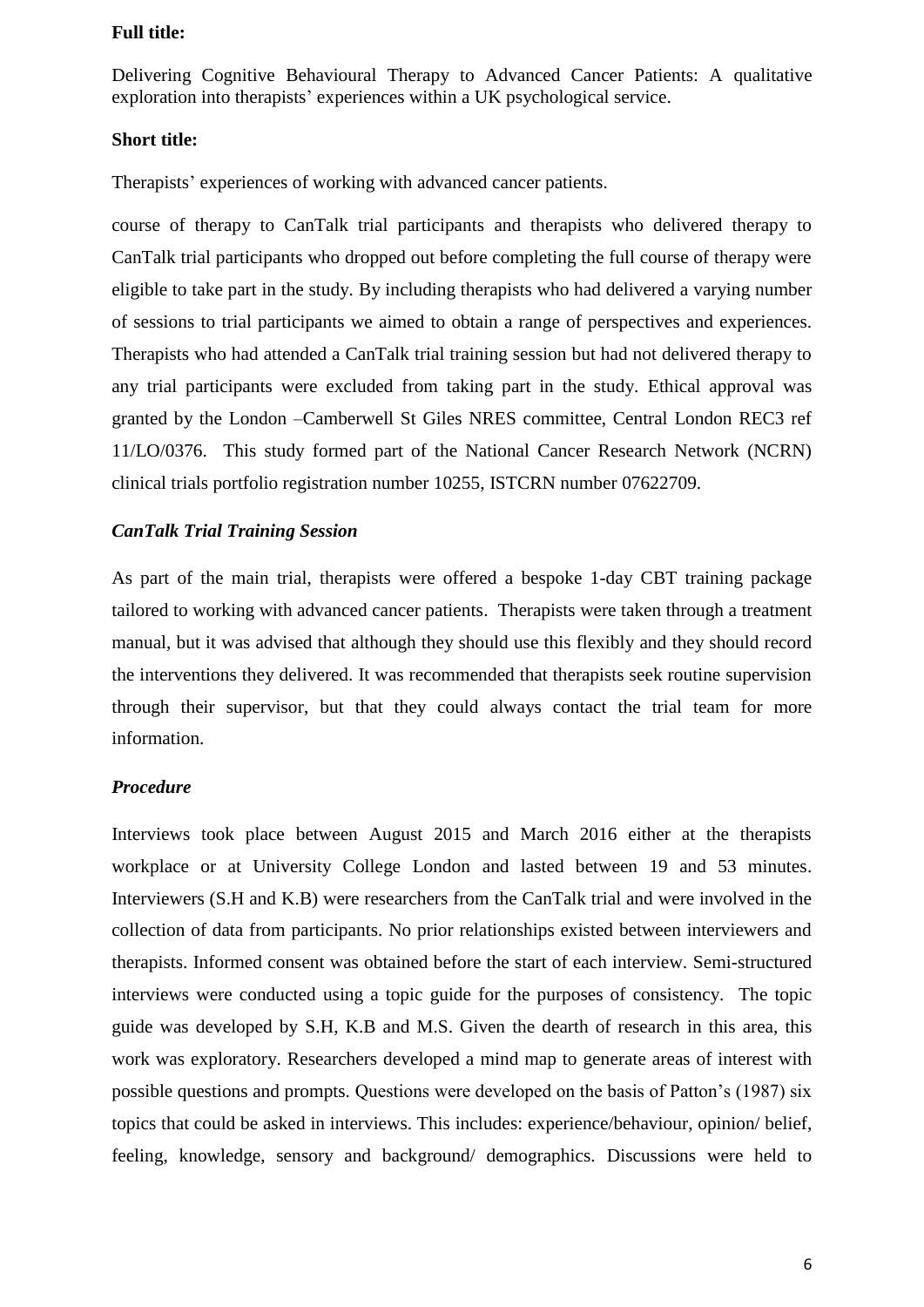Delivering Cognitive Behavioural Therapy to Advanced Cancer Patients: A qualitative exploration into therapists' experiences within a UK psychological service.

#### **Short title:**

Therapists' experiences of working with advanced cancer patients.

determine the inclusion of questions and the format of the topic guide. Following agreement of questions, these were piloted with the first two therapists recruited and modified where appropriate. We began each interview with easy open questions to encourage rapport and the core part of the interview consisted of more in-depth questioning using open, non-leading questions to avoid influencing the participant. The topic guide (presented in Table 1) covered the therapist's knowledge of the patient's cancer diagnosis prior to their first appointment, their expectations of working with advanced cancer patients, training needs, overall experience of delivering CBT to advanced cancer patients and thoughts on how to best support advanced cancer patients psychologically.

[Insert Table 1 here.]

### *Analysis*

Interviews were digitally recorded, transcribed verbatim and checked twice for accuracy. Data were analysed using Framework Analysis '…a matrix based analytic method which facilitates rigorous and transparent data management' (Ritchie & Lewis, 2003). Framework offers a systematic way of analysing qualitative data through matrices divided by individual case and theme. This approach was selected as it is considered suitable for research describing and interpreting events within particular contexts and where research may contain pre-defined samples with pre-defined questions delivered within a limited time period (Srivastava & Thomson, 2009). After familiarisation with the transcripts, K.B and S.H independently identified recurrent themes and a thematic framework was created. Data were then charted into themes. Disagreements about the thematic framework were resolved by discussion. Data were stored and managed in Microsoft Excel and each theme was displayed in a separate table, where columns represented subthemes and each row represented a participant. The thematic framework was an iterative process and was continually revised until K.B and S.H were satisfied that the framework reflected the data.

#### **RESULTS**

Overall, 55 therapists had delivered therapy and were invited to take part in the study. Thirty therapists were uncontactable because they had left the service, were on long-term leave or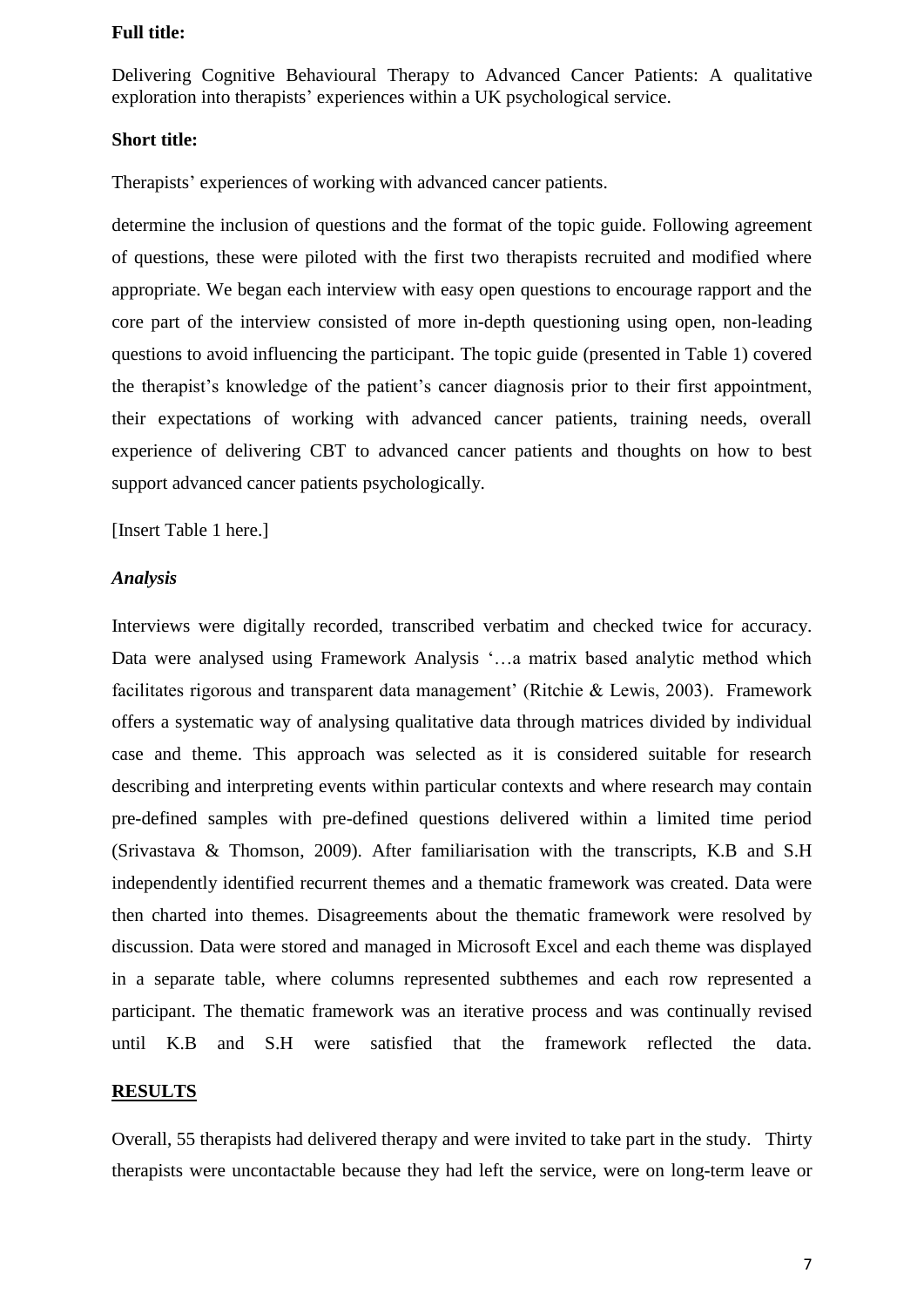Delivering Cognitive Behavioural Therapy to Advanced Cancer Patients: A qualitative exploration into therapists' experiences within a UK psychological service.

#### **Short title:**

Therapists' experiences of working with advanced cancer patients.

despite several attempts we were unable to establish contact with them. Nine therapists were not interested in taking part in the study.

Demographic details of the participants are summarised in Table 2. Participants were predominantly female (*n*=15) and had between 1 and 18 self-reported years of experience of delivering therapy. Nine participants reported prior experience of working with cancer patients prior to the CanTalk study. All participants reported previous experience working with patients with other long-term health related conditions. Therapists delivered between 1 and 14 CBT sessions to patients.

[Insert Table 2 here.]

Five main themes emerged in the data: 1) Training, 2) Expectations, 3) Supervision and support, 4) Experience working with patients and 5) Suggestions for improvement. A total of fifteen subthemes were identified under the main themes (Figure 1).

### *Training*

### *Adequacy of training*

Specialist training tailored to working with advanced cancer patients was provided to therapists as part of the CanTalk study. A number of positive comments were made regarding the adequacy of training. Therapists described the training as *"very good"* (T06), *"very comprehensive"* (T01) and *"useful"* (T03). Therapists reported that their way of thinking changed and that they began to think more deeply about the issues faced by cancer patients and how this may impact therapy. They also reported that they thought more about how CBT techniques commonly applied to physically healthy populations might be modified to suit the health care needs of cancer populations:

*… Some quite new skills in terms of...adjustment, just made me think quite carefully about adjusting what my expectations were about what the patient could do, and maybe not setting those too high. That was particularly useful I think.* (T14).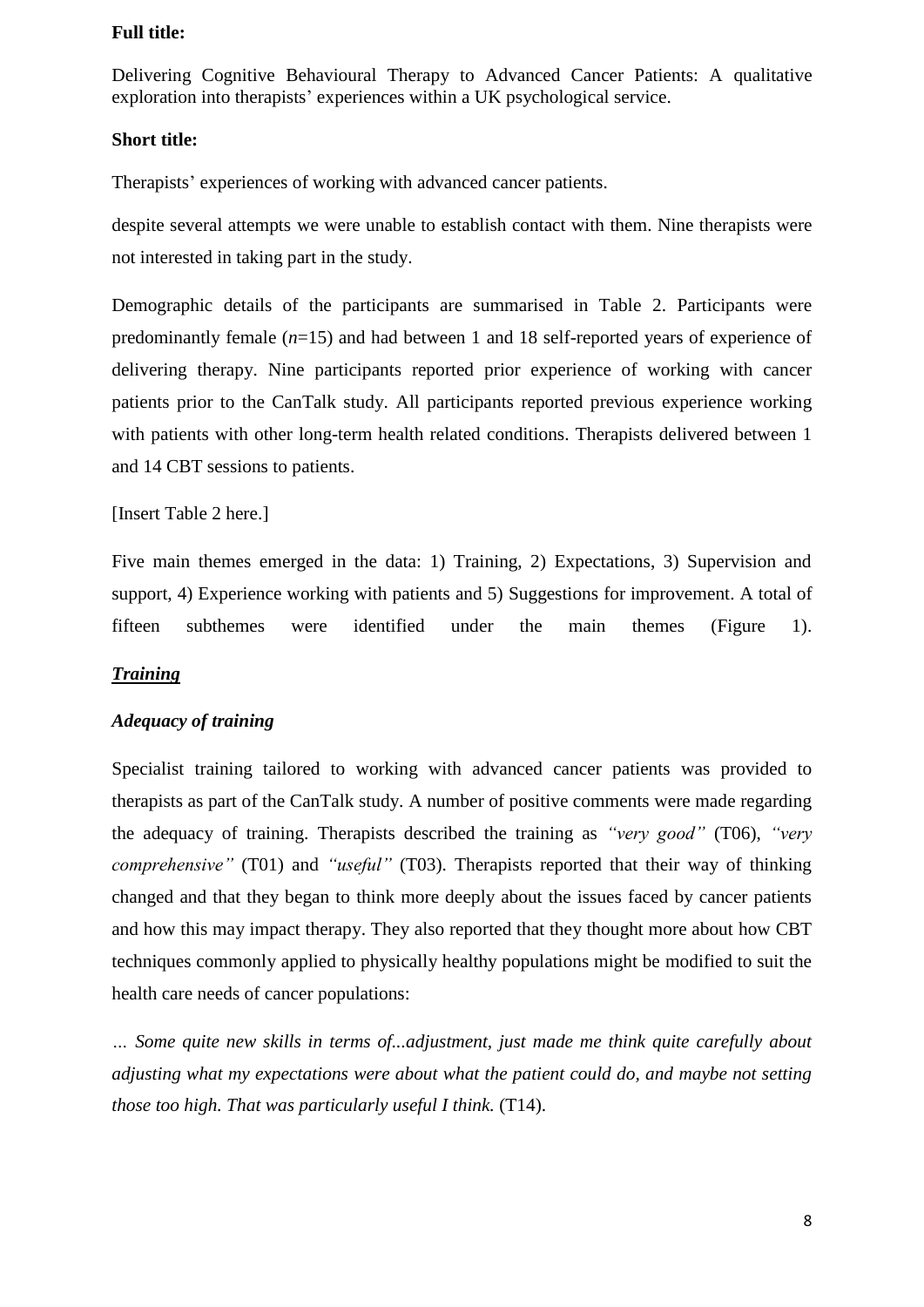Delivering Cognitive Behavioural Therapy to Advanced Cancer Patients: A qualitative exploration into therapists' experiences within a UK psychological service.

### **Short title:**

Therapists' experiences of working with advanced cancer patients.

*… I thought it was really good in the sense that it really got me to kind of think about things like, you know, the fatigue element, the pain element of cancer as well and how, some of the CBT interventions like behavioural activation, you could kind of tweak them slightly...* (T15).

Some therapists suggested that covering the topic of near death awareness within the training session was *"helpful"* (T04 & T11) and a discussion of *"existential issues"* (T01) beneficial in terms understanding more about the complex challenges faced by cancer patients.

### *Additional knowledge and training needs*

In terms of further training needs, the feedback was mixed with therapists reporting different requirements. One therapist reported that it was important to address the emotional impact of cancer on therapists as it was *"very emotively"* challenging as well as *"evocative"* (T01). Another reported that *"peer training or supervision"* as well as *"top-up"* training (T05) would have been useful in helping being prepared for delivering therapy to this group. One therapist also reported that training on not only depression but *"other presentations… Or comorbidity"* would have been beneficial (T07).

One common requirement was for further medical information. Seven therapists reported that this information would be useful during therapy sessions. Some reported that this would have helped in terms of being more prepared for *"what I am expecting really"* (T02) or would have helped them feel *"less anxious"* (T06). It was suggested that this information could be in the form of *"a letter from the hospital or something"* (T02), *"a one- off training day that was provided like once a year to all the therapists"* (T03) or having *"a nurse, or, someone's who's familiar with, for instance, the cancer treatments and their effects"* (T11) to deliver some medical information.

### *Expectations*

#### *Concerns about therapy and patients*

A number of therapists reported that they felt *"anxious"* (T06), *"apprehensive"* (T13) and *"daunted"* (T12) prior to delivering therapy to this particular patient group. Even though therapists reported feeling that they could see how CBT could be adapted for this population,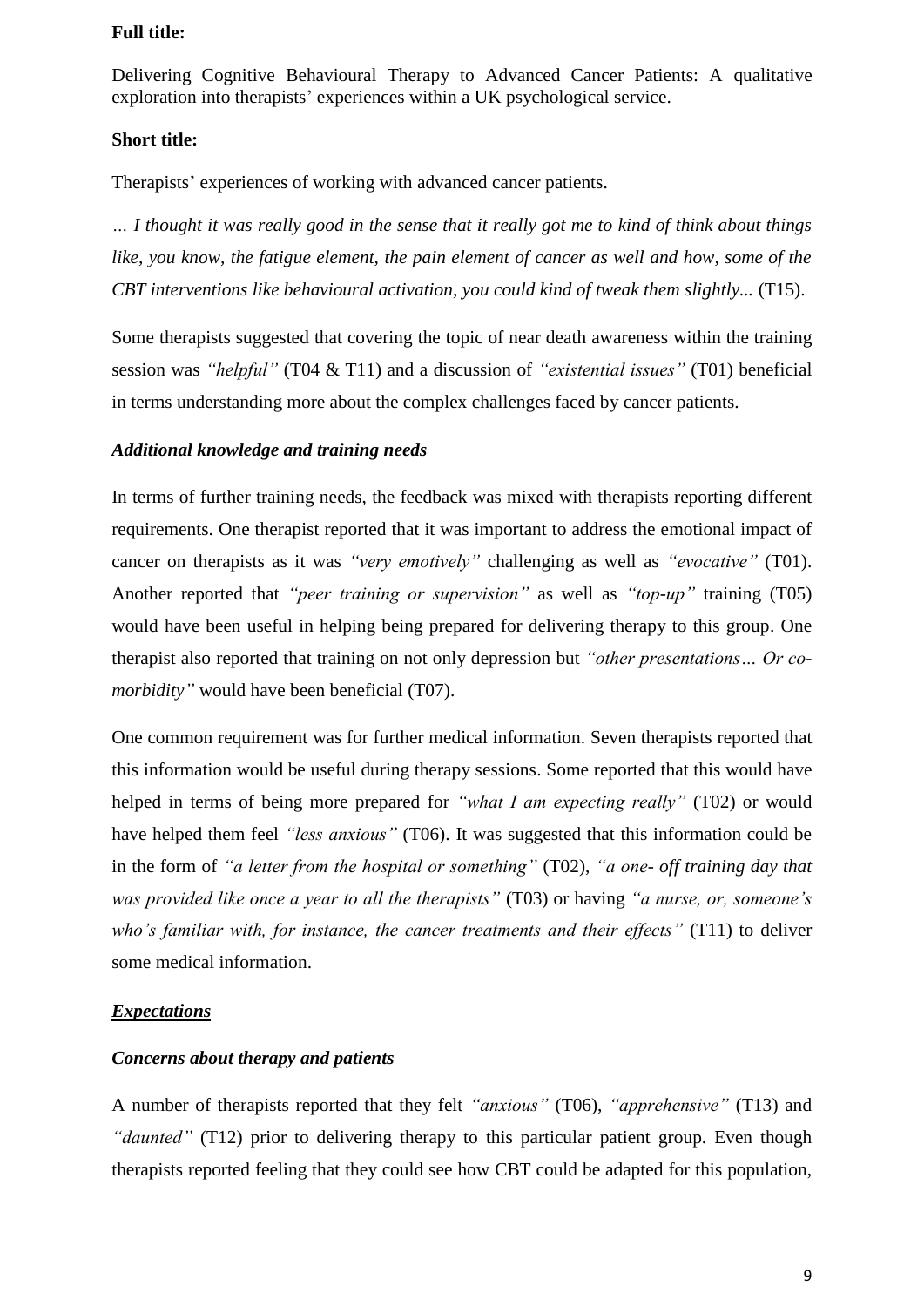Delivering Cognitive Behavioural Therapy to Advanced Cancer Patients: A qualitative exploration into therapists' experiences within a UK psychological service.

#### **Short title:**

Therapists' experiences of working with advanced cancer patients.

they commonly worried that they would be *"trivialising their problems"* (T03) and *"rather than helping them...putting more pressure on them*" (T07). Therapists also frequently questioned *"how useful the therapy would be"* (T13).

Therapists also expressed concerns regarding their prior expectations of patients. Therapists expected patients who were *"very unwell"* (T12) and *"on the verge of dying"* (T08). Therapists also suggested that they presumed patients would be emotional displaying *"loads of tears"* (T09) and *"understandably distressed"* (T12).

### *Expectations not met*

On the whole, a number of therapists reported that their prior expectations were not met when they delivered therapy to patients. Therapists reported feeling less anxious and more confident in the delivery and effectiveness of therapy once they began working with patients.

*…I'm a lot more confident…my assumptions about CBT and terminal cancer have been changed."* (T05)

*…I'm not scared anymore. It's not as scary as I thought it was."* (T08)

Therapists also expressed their prior expectations regarding patients' health had mostly not been met. It was reported that patients were *"still quite well"* (T07), *"better than what I expected"* (T08) and *"…none of that... outward sign that someone was receiving treatment for cancer"* (T12).

# *Supervision and support*

## *Adequacy of support*

The adequacy of support and supervision provided varied. In some situations, therapists reported that they felt less comfortable discussing CanTalk cases in supervision as they were unsure about the expertise their supervisor had in this particular area.

*…I don't think people have got this experience to be honest with you…I did talk about her a lot in supervision but I don't think she understood, my supervisor.* (T08).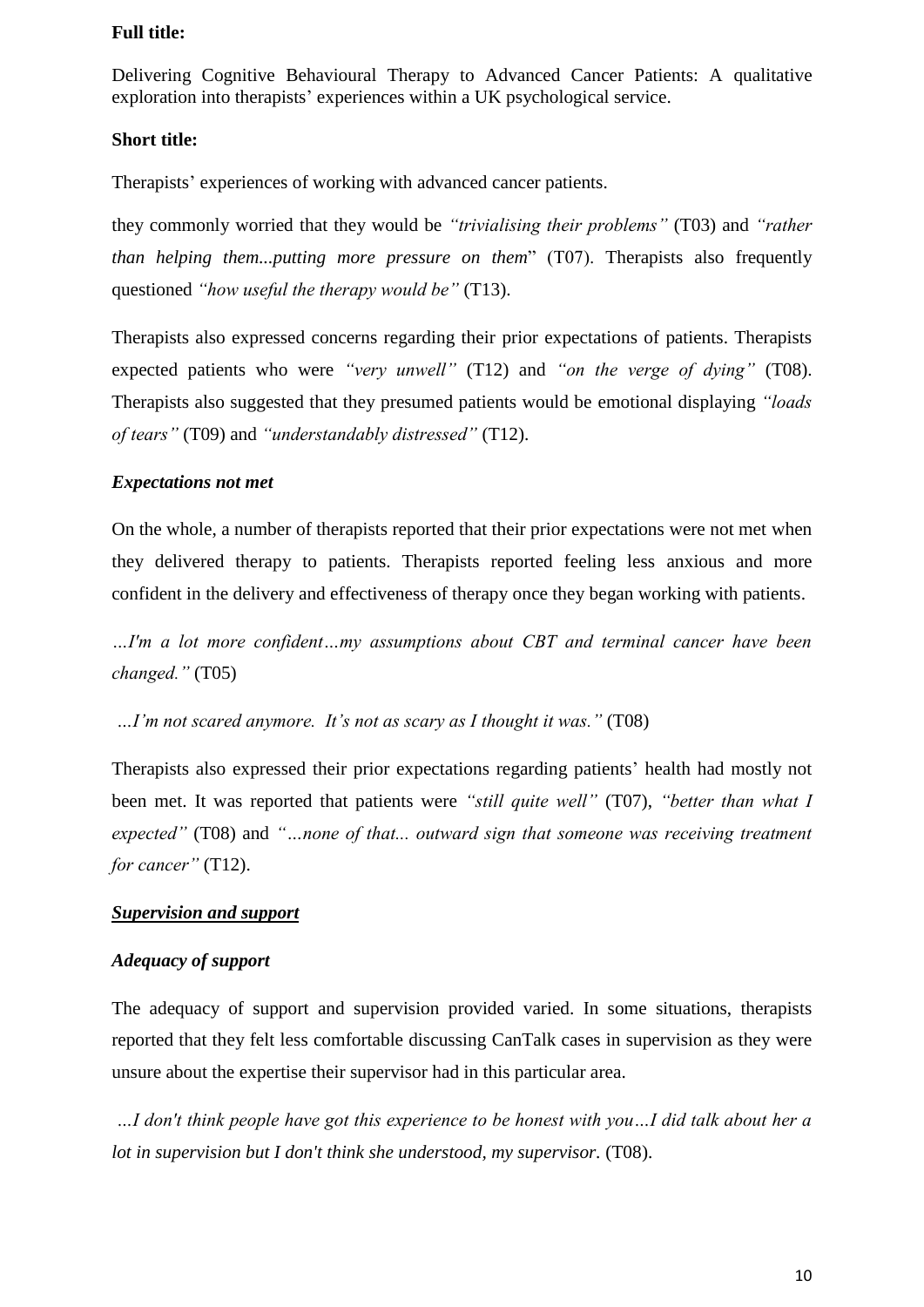Delivering Cognitive Behavioural Therapy to Advanced Cancer Patients: A qualitative exploration into therapists' experiences within a UK psychological service.

#### **Short title:**

Therapists' experiences of working with advanced cancer patients.

*…There was a bit of kind of that 'oh we're expected to supervise you with these clients'...and they [in-house supervisors] didn't feel particularly confident about it...* (T13).

Therapists also felt that the CanTalk trial team were less forthcoming in providing therapists with additional support.

*…You didn't get any sort of specialist supervision…even if there were sort of tiny questions…it would have been nice to have that another contact…with the CanTalk team and there just wasn't…* (T09).

### *Additional support required*

Eight therapists reported feeling well supported whereas six felt they would have benefitted from additional support. Almost all therapists expressed a need for expert supervision with those who have formal training in this field. All therapists acknowledged the value of being supported by someone with specifically expertise in cancer. Some therapists reported the need for more support from the study team therapists; some reported the need for external therapists with expertise and others required support from peers delivering therapy to the same population. Therapists reported that this additional support would have benefitted the patient:

*… I think my clients would have benefitted much more, if I'd been supervised with someone with experience of the protocol…* (T07).

*… I think that's really important… there's something about getting that actual specialist...supervision, that, you know, by somebody who knows about the treatments and that side of things...has worked with cancer patients before and they kind of know some of the issues that they go through.* (T15).

#### *Experience of working with patients*

#### *Patient related issues*

Patient wellbeing was commonly reported as a challenge and concern. In some circumstances, patients were too unwell to attend appointments. In other cases, the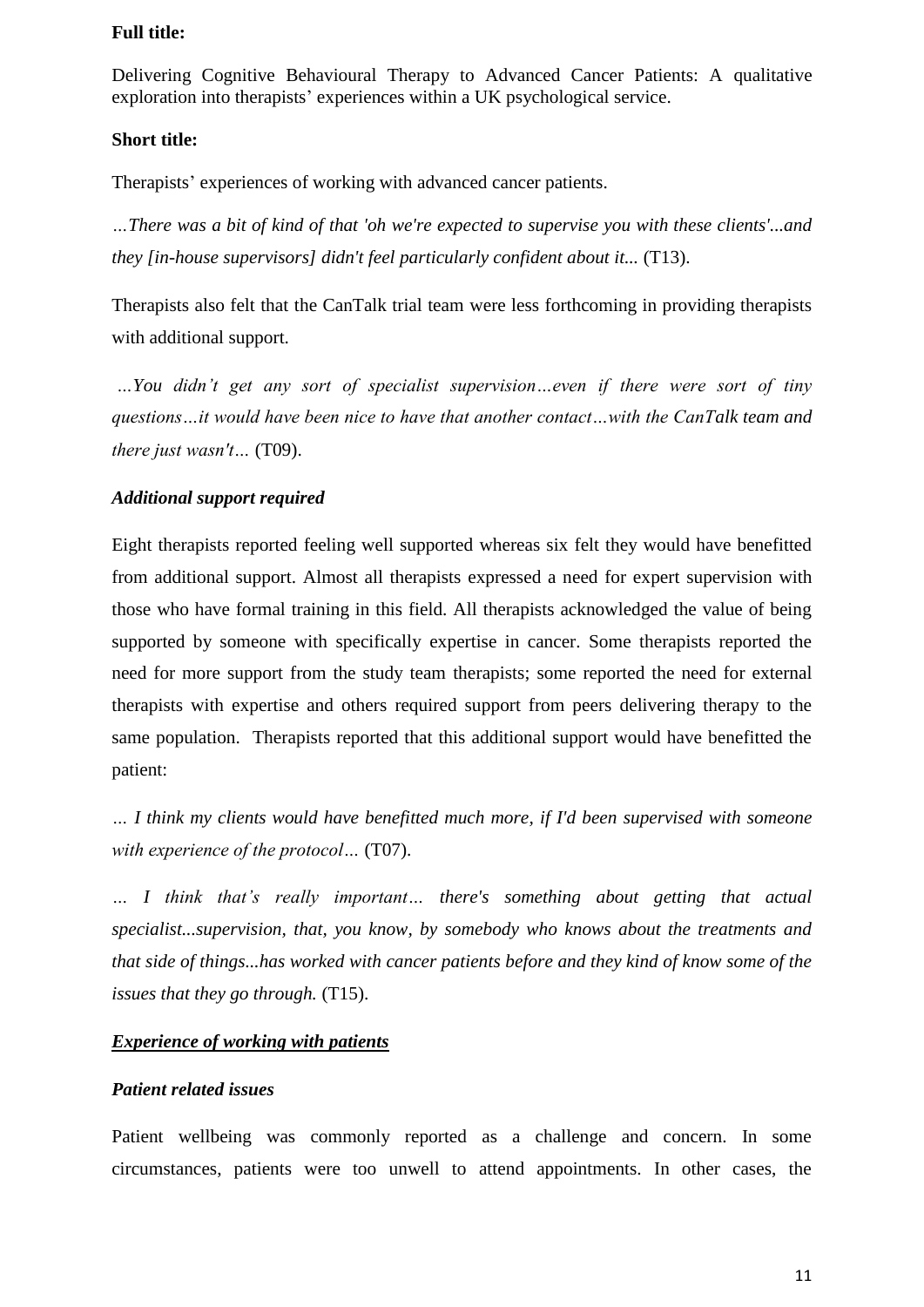Delivering Cognitive Behavioural Therapy to Advanced Cancer Patients: A qualitative exploration into therapists' experiences within a UK psychological service.

### **Short title:**

Therapists' experiences of working with advanced cancer patients.

consequences of having cancer, such as cognitive damage or fatigue, made it difficult for patients to comprehend therapeutic principles. Side-effects caused by medication could create difficulty related to concentration and focus in sessions:

*… She can't come to sessions and stuff like that she feels too weak...It's quite difficult in terms of practicalities of actually attending therapy.* (T08).

*… Symptoms of the medication that they were taking might have kind of had an impact on, attendance and soon as well and also, I guess the ability to kind of focus in the sessions as well.* (T15).

*It's very difficult for my client to follow written information, his comprehension, his understanding of things, his retention is very, very difficult now… I summarise sessions for him and we talk about it but I'm not quite sure if he's retaining it so it's been challenging from many ends really.* (T04).

### *Demand and flexibility issues within IAPT*

Another common concern and difficulty related to the rigidity in IAPT policies and demand on services. Therapists reported that IAPT policies can often result in patients being discharged if they do not attend a certain number of appointments. Therapists overlooked these policies given the health challenges faced by this population as well as the study trial requirements:

*I guess I was a bit more lenient when it comes to the discharge policy and DNA policy...Usually it would be three missed appointments and then they would be out of the service. Or if they don't attend an appointment and then don't respond to discharge letter within two weeks then they would discharged as well…* (T16).

Another therapist found it difficult to coordinate her CanTalk appointment alongside her routine IAPT ones. This patient had mobility issues and was in a wheelchair. The therapist was therefore required to meet the patient at another area of the building and bring them to where the therapy was taking place. This consequently required more time than other clients: *"… it was quite difficult just squeezing her into one [slot]"* as "*in IAPT you have to see*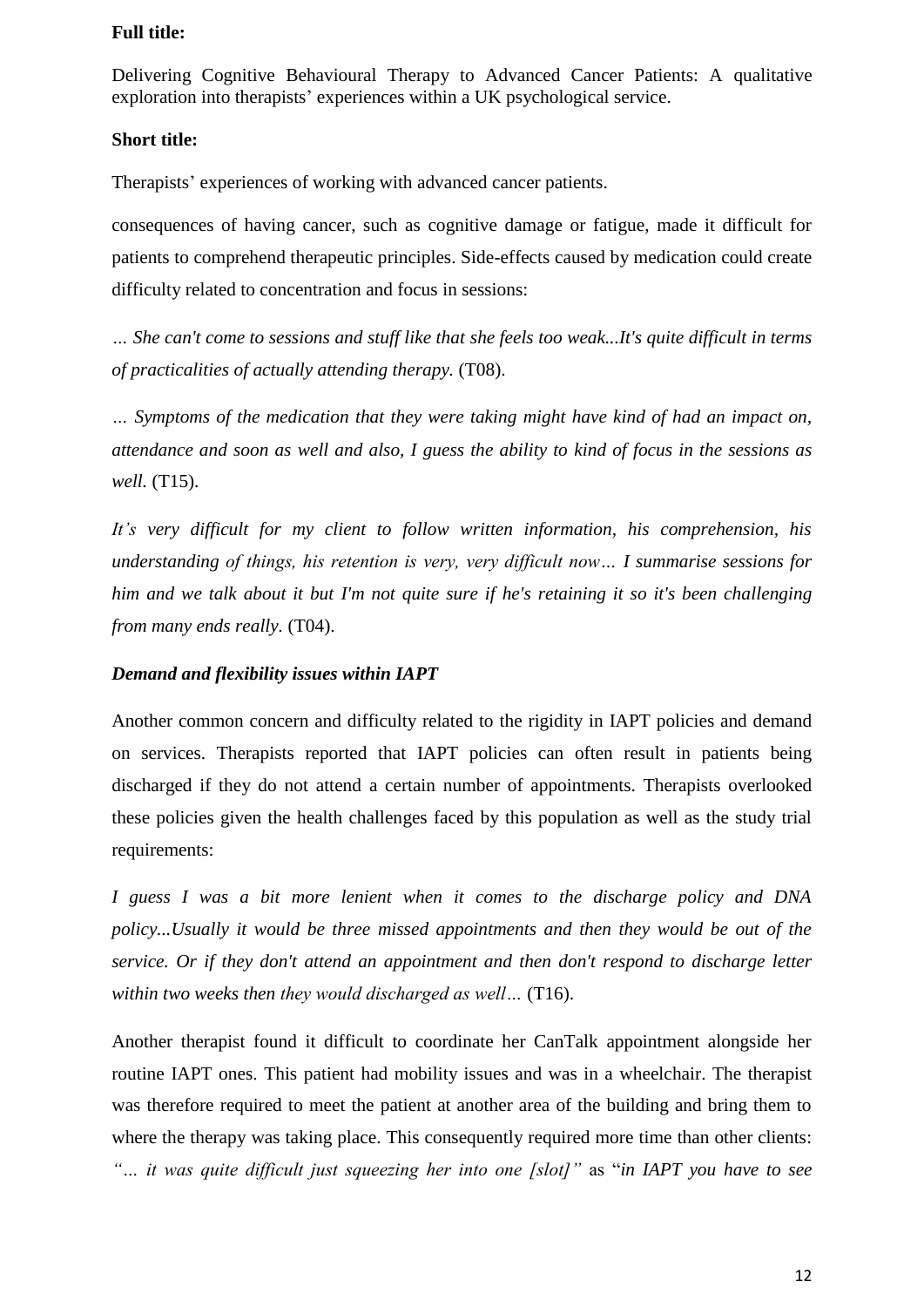Delivering Cognitive Behavioural Therapy to Advanced Cancer Patients: A qualitative exploration into therapists' experiences within a UK psychological service.

#### **Short title:**

Therapists' experiences of working with advanced cancer patients.

*people back-to-back"* (T03). One therapist felt that the CanTalk clients were receiving *"a nicer experience"* as patients were required to be seen within two weeks of being recruited to the trial, whereas in normal circumstances there is a waiting list for therapy *"… my assessment slots are actually booked up...they're booked up three months in advance..."*  (T13).

## *External factors and the impact on therapy*

Some patient related external issues were reported to impact therapy sessions. External factors such as family, marital and medical appointment conflicts made it difficult for some therapists to deliver therapy in these situations:

*…there was lots of other things, family, relational things that were going on. One of the difficulties I have and had with that client is being able to stay protocol driven because there was other things going on in her life and it felt, for some reason it felt harder to move back than it does with my normal clients.* (T05).

Another therapist described how one patient had no trust or hopes in his or her GP as it took this GP a long time to diagnose the patient correctly. The therapist found this challenging to address the situation with the patient:

*…the first dilemma of all was she had no sense of trust or hope in her GP and she was blaming everything on her GP, for being misdiagnosed... she was furious and I found that*  difficult because, I felt as if I was placed between, you know, who do I support... (T01).

### *Level of patient commitment and the impact on therapy*

A commonly reported theme was the level of commitment to therapy. Therapists frequently made positive comments about patients. It was expressed that number of patients were enthusiastic, motivated, completed homework and attended sessions regularly:

*…very organised, one especially, very organised, very, consistent with the appointments…* (T07).

*Both my clients were actually very committed…They were very good.* (T09)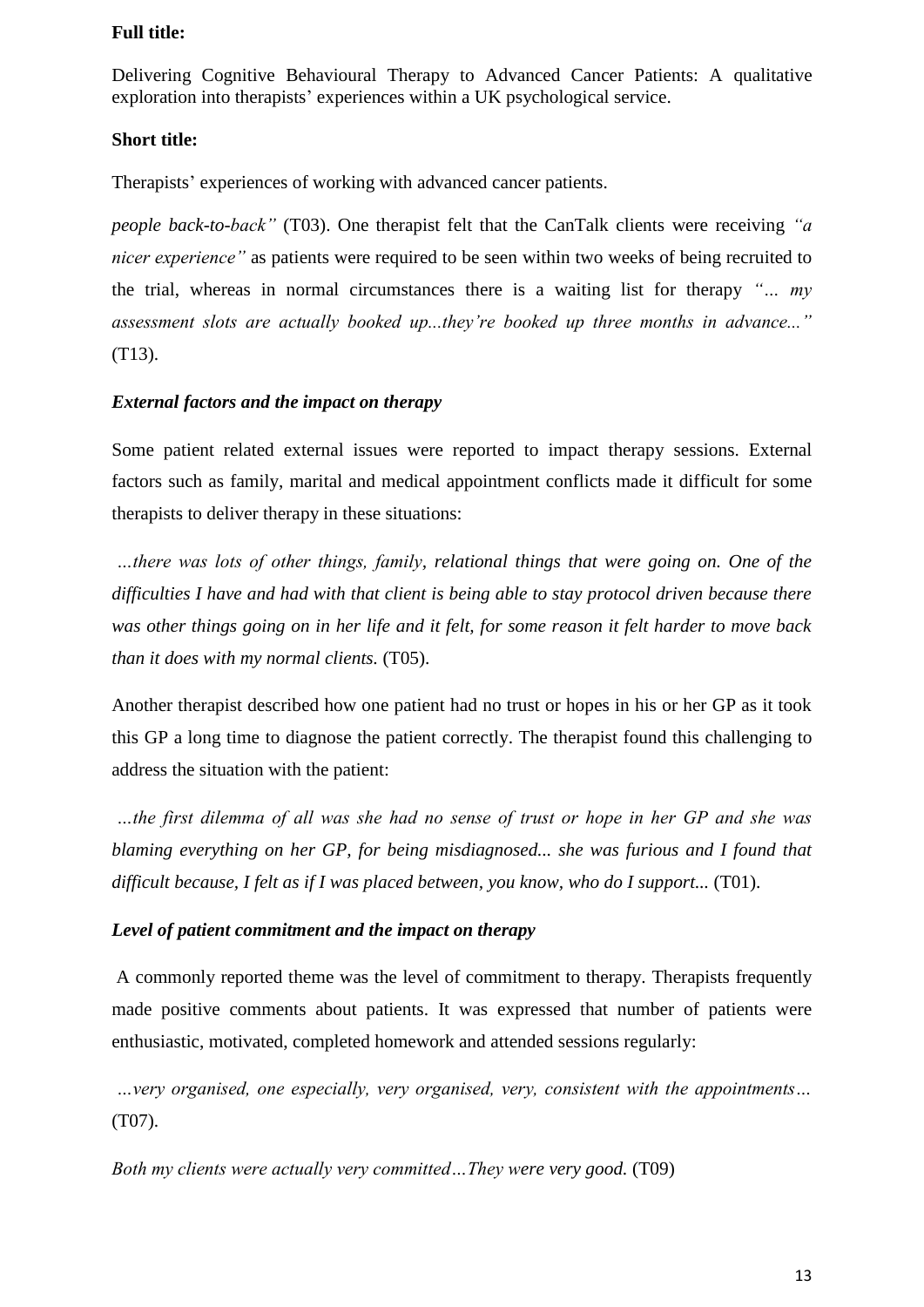Delivering Cognitive Behavioural Therapy to Advanced Cancer Patients: A qualitative exploration into therapists' experiences within a UK psychological service.

### **Short title:**

Therapists' experiences of working with advanced cancer patients.

One therapist's experience differed in that the patient "*had an extremely busy sort of work home, sort of domestic life and wasn't really prepared to give in any of those areas"* to fully commit to therapy sessions (T10). This eventually led to this particular patient withdrawing from therapy.

## *Use of Therapy Materials*

Therapists were provided with a manual to guide therapy as part of their training. Another key factor that was perceived as important in the delivery of therapy was the way in which therapy materials were used. Some therapists were aware that therapy manuals could be used flexibly. Some therapists were unaware of this. However, it appeared that in almost all cases therapists found it difficult to adhere "*stay protocol driven"* (T05). Rather than following a rigid approach, therapists reported a need for *"space to talk about their health..."* (T05) and *"not just kind of follow a manual robotically"* (T06).

Some therapists emphasised that manual adherence would not be ethical and would go against the idea of patient-centred therapy which is something that these patients appeared to be seeking.

*… The idea of having like a sort of manualised treatment for this patient group… I'm not quite sure if I thought that at the training or subsequently, 'cos it didn't feel very patient centred. (T13)*

### *Suitability of CBT for advanced cancer patients with depression*

In terms of the appropriateness of CBT for this population, nearly all therapists reported that CBT worked well for the patients they treated. Therapists were able to see the value of CBT for long-term health conditions even though some were previously unconvinced:

*I think it would be really useful actually. And having been part of the study actually has enabled me to think about CBT for longer term conditions including terminal cancer which I was more sceptical about before... (T05).*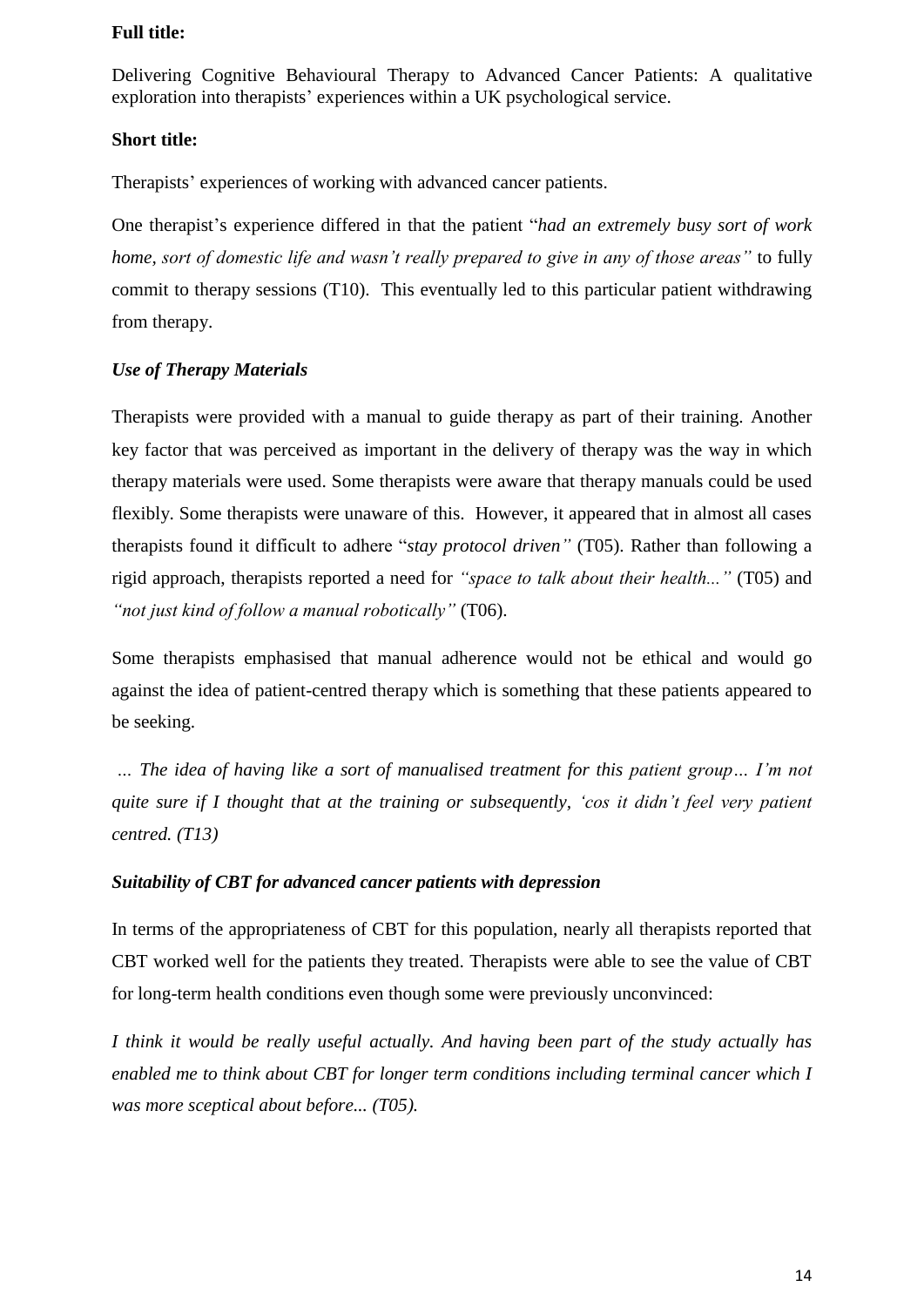Delivering Cognitive Behavioural Therapy to Advanced Cancer Patients: A qualitative exploration into therapists' experiences within a UK psychological service.

### **Short title:**

Therapists' experiences of working with advanced cancer patients.

*I think it's fantastic. I think it's I think it's helped. It certainly has helped both my clients you know, especially the one with the kids. To be able to think about dying in a different way. (T09).*

## *Suggestions for improvements*

### *Tailoring to individual needs*

A common occurring theme related to the idea of tailoring therapy to suit the requirements of the patient. Therapists reported that it was important to assess the patient requirements first, then alter the therapy and selection of the type of therapy to address this need.

… *You do need to think about it, the service users coming to you, how they present, is, it's, they're unique, you then devise a formulation based on their presenting problems...* (T01).

*… As with, with everybody I think you, you know, you do, you do enough assessments of people, some people are more suitable for a counselling approach, some people are more suitable for a CBT approach...* (T11).

### *Flexibility requirements*

Therapists felt if IAPT are to successfully deliver therapy to this population, flexibility is essential. They argued that IAPT needs to "*seriously consider their thoughts around discharge and flexibility"* (T08). It was suggested that IAPT needed to adapt and contemplate *"later appointments if the medications make them too drowsy… different multimedia… skype sessions"* (T08). Given the healthcare concerns as described in *'patient related issues'*, therapists reported that IAPT need to consider "*the practical difficulties of each individual client*… *not to treat them like all the other client[s]*" (T11).

#### *The need for specialised services*

A number of therapists expressed they would prefer if this population were treated within specialist services rather than IAPT settings: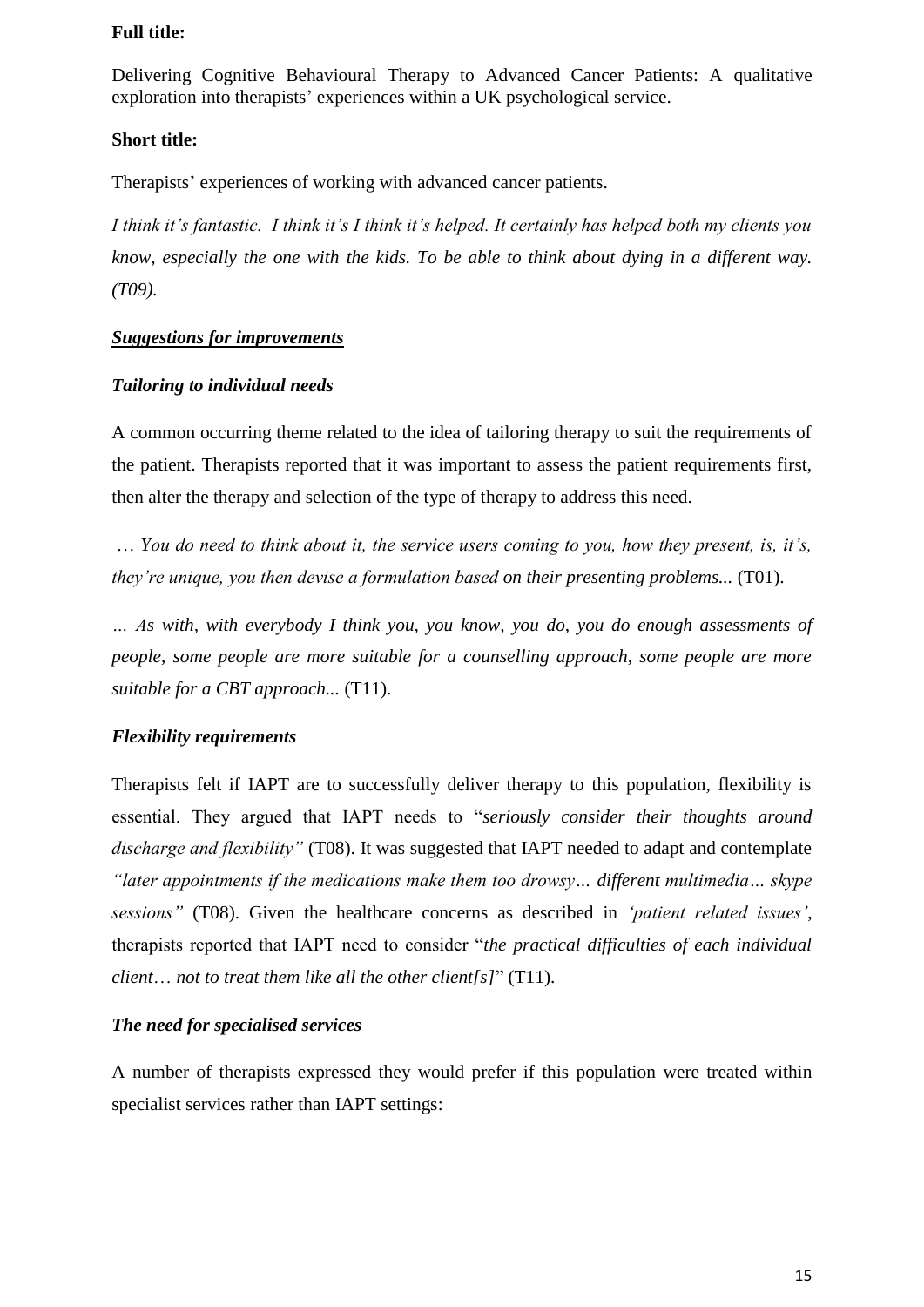Delivering Cognitive Behavioural Therapy to Advanced Cancer Patients: A qualitative exploration into therapists' experiences within a UK psychological service.

#### **Short title:**

Therapists' experiences of working with advanced cancer patients.

*… I would rather than, the patient being seen in IAPT, especially busy IAPT, I would see it as more, rather than IAPT, a specialised service, where they do employ CBT therapist but is not as an IAPT it's more a specialised, you know, could be maybe in, in the hospital...* (T07).

Two therapists suggested having a service designed for this population which included other health care professionals, who could provide additional information about the patient. The therapists thought having this information would be beneficial:

*… The multidisciplinary working where you have somebody there who can tell you, we've got a physiotherapist on the team who knows all about the body stuff so she can just tell you all that… it's just invaluable... I think that chronic health conditions are better off treated in multidisciplinary teams.* (T11)

### **DISCUSSION**

The present study sought to gain a perspective on the experience of therapists who delivered Cognitive Behavioural Therapy (CBT) to advanced cancer patients as part of the CanTalk trial. Specifically, we aimed to gain a deeper understanding of therapists expectations of working with advanced cancer patients, issues arising in therapy sessions, training and supervision requirements, and how to best support patients psychologically.

Overall, participants were positive about the training provided prior to working with patients but made some suggestions for improvement, such as the provision of additional medical information. A number of prior expectations emerged regarding concerns about therapy effectiveness and patient wellbeing, however on the whole these were not met. While there were some patient related issues related to attendance, physical wellbeing and external factors such as family conflict, therapists overall experience of working with this patient group was positive. In fact, many therapists felt that there was value in CBT for this population. The adequacy of supervision varied, with a number of participants commenting that they and their patients would have benefitted from 'expert' supervision. A number of factors were identified as important when delivering therapy including adaptability in therapy and flexibility in appointment scheduling. Participants made suggestions regarding how to best treat advanced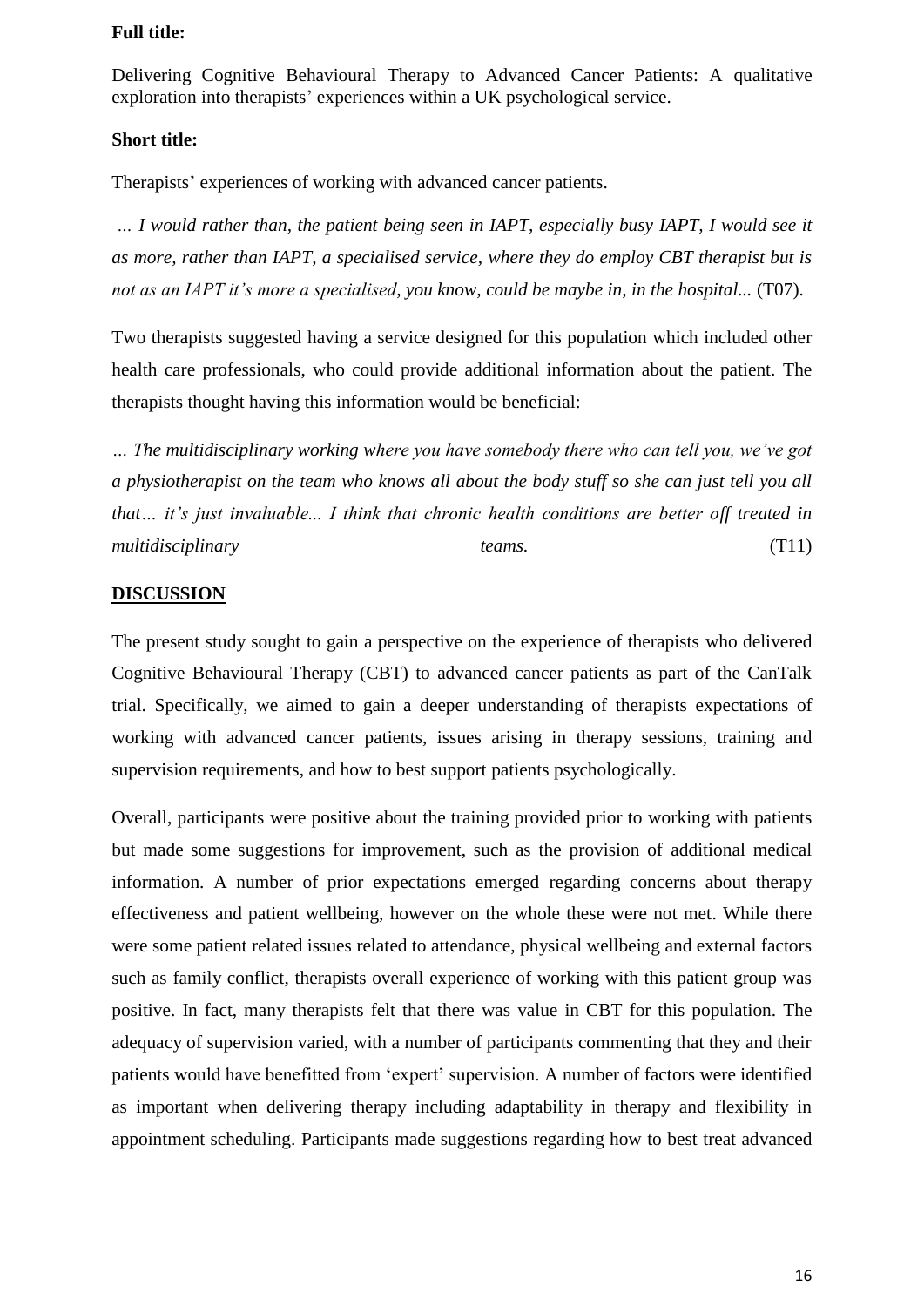Delivering Cognitive Behavioural Therapy to Advanced Cancer Patients: A qualitative exploration into therapists' experiences within a UK psychological service.

#### **Short title:**

Therapists' experiences of working with advanced cancer patients.

cancer patients with psychological issues with some highlighting the need for specialist services and being able to liaise with medical professionals.

Training enabled therapists to reflect on how CBT could be adapted for patients with advanced cancer. Therapists suggested a better understanding of the challenges faced by this population, such as near death awareness. Similarly, therapists in other qualitative research suggested that specialist training, such as the training therapists received for the CanTalk trial, is important for therapists delivering therapy to individuals with learning disabilities (Marwood et al*.*, 2017; Shankland and Dagnan, 2015). Therapist competence has additionally been found to be associated with improved therapy outcomes, with more competent therapists having better patient outcomes (Kuyken & Tsivrikos, 2009). This highlights the importance of adequate training purposefully adapted to suit the population at hand.

A number of participants expressed anxiety about working with cancer patients but this did not persist once they had starting working. This is not surprising as there is negative stigma attached to palliative care, with advanced cancer patients and their caregivers in one study describing palliative care as being associated with death which provoked fear and avoidance (Zimmermann et al., 2016). Individuals may have negative perceptions about what working with palliative care patients may be like and the challenges that this may entail. Clinicians early in their careers who are more anxious are less likely to deliver the full evidence based form of CBT and are more likely to focus on less challenging aspects of therapy (Levita, Salas Duhne, Girling, & Waller, 2016). We recommend addressing clinicians' anxiety during training. We identified further training needs, in particular therapists desired more medical information to help allay therapists' anxiety. Addressing such concerns at an early stage may prevent possible adverse consequences on therapy sessions and patient outcomes.

Participants views regarding the adequacy of supervision provided varied, with some reporting better support than others. Several therapists felt that they, and their patients, may have benefitted from 'expert' supervision. Specifically, supervision with someone with experience in delivering therapy to advanced cancer patients. This finding is supported by Marwood et al. (2017) who explored the experience of therapists delivering CBT to people with learning disabilities in which therapists expressed a need for specialist supervision when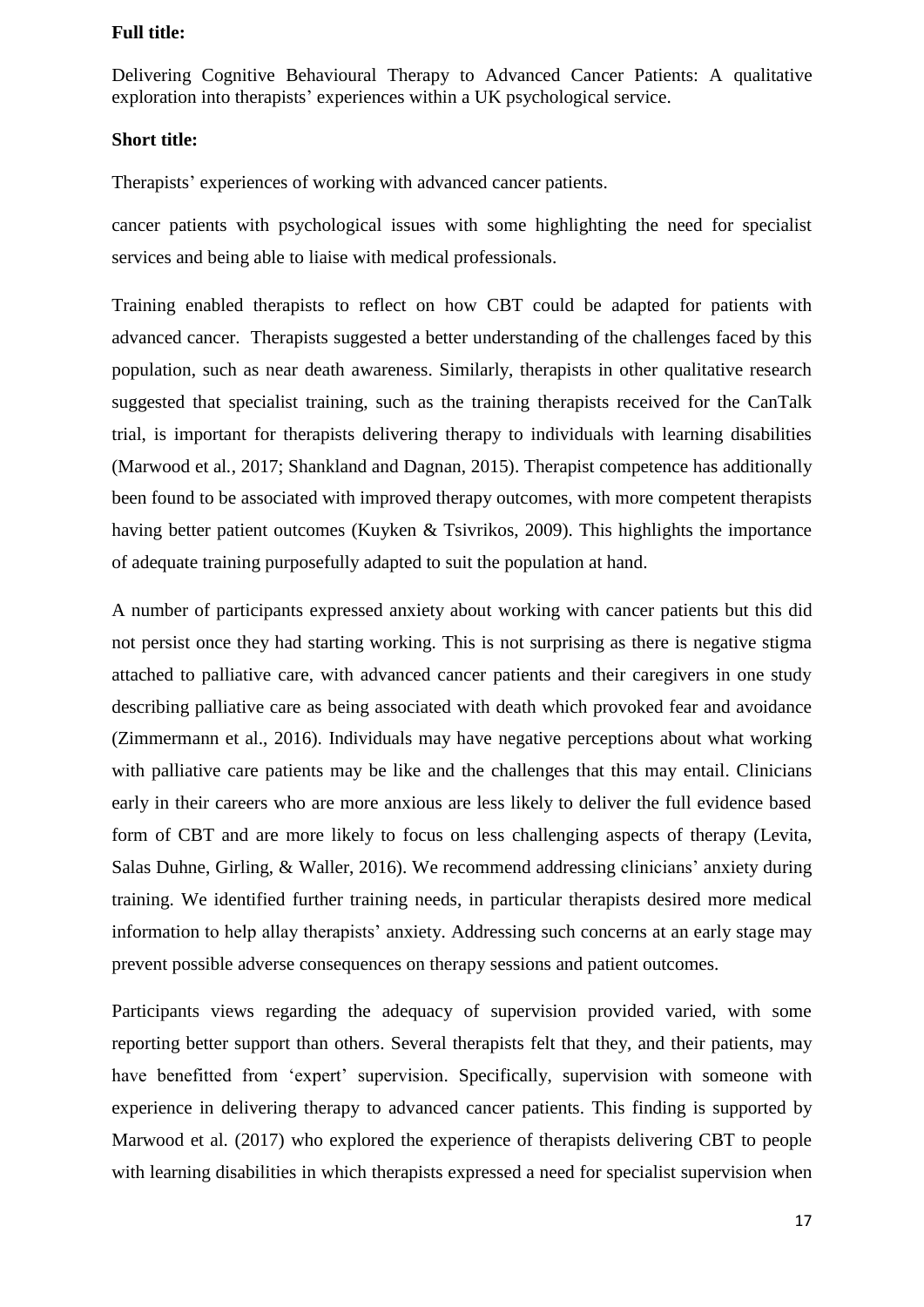Delivering Cognitive Behavioural Therapy to Advanced Cancer Patients: A qualitative exploration into therapists' experiences within a UK psychological service.

### **Short title:**

Therapists' experiences of working with advanced cancer patients.

delivering therapy. Additionally, Naylor et al. (2012) suggested that IAPT workers working with physically ill patients require on-going supervision with professionals, such as clinical health psychologists, with experience of working with the same patient group.

Therapists frequently commented that patients were motivated and committed to therapy sessions by completing homework tasks and attending therapy sessions. This highlights the importance of patient commitment to therapy, as patient motivation and continuity of therapy sessions appears to assist the therapeutic process (Luborsky et al., 1971; McGowan et al., 2005). Therapists reported that if IAPT were to successfully deliver therapy to this population, flexibility is essential. Previous research has identified the rigidity of the service as a reason for patient non-attendance at IAPT with participants reporting a lack of choices regarding appointment time and difficulties fitting appointments into their lives (Marshall et al., 2016). Similar findings have been observed in people with learning difficulties where a lack of flexibility in appointment scheduling and discharge policies within IAPT services were observed to be too constraining (Marwood et al., 2017). Cancer patients are likely to have a number of medical appointments, which, in addition to the side effects of some cancer treatments, may make attending weekly IAPT appointments challenging. This may be more pronounced for patients who continue to work. Therapists also suggested attendance was impaired when patient's symptoms and medications caused physical problems and cognitive difficulties and where mobility issues were present, requiring more time. For IAPT to successfully deliver therapy to other patients with cancer and/or chronic conditions, additional allowances around the length and scheduling of appointments and leniency of discharge policy are required.

Participants also suggested that therapy should consider individual needs such as different physical problems, presentations of depression and everyday challenges faced by patients and be adapted on this basis. Wroe, Rennie, Gibbons, Hassy, and Chapman (2015) sought to understand the effectiveness of IAPT interventions for patients for Type 2 Diabetes and concluded that for standard IAPT interventions to be effective, adaptations should tailor the intervention to the condition in question. Similarly, Shankland and Dagnan (2015) reported that adaptability was vital in the delivery of therapy to those with learning difficulties within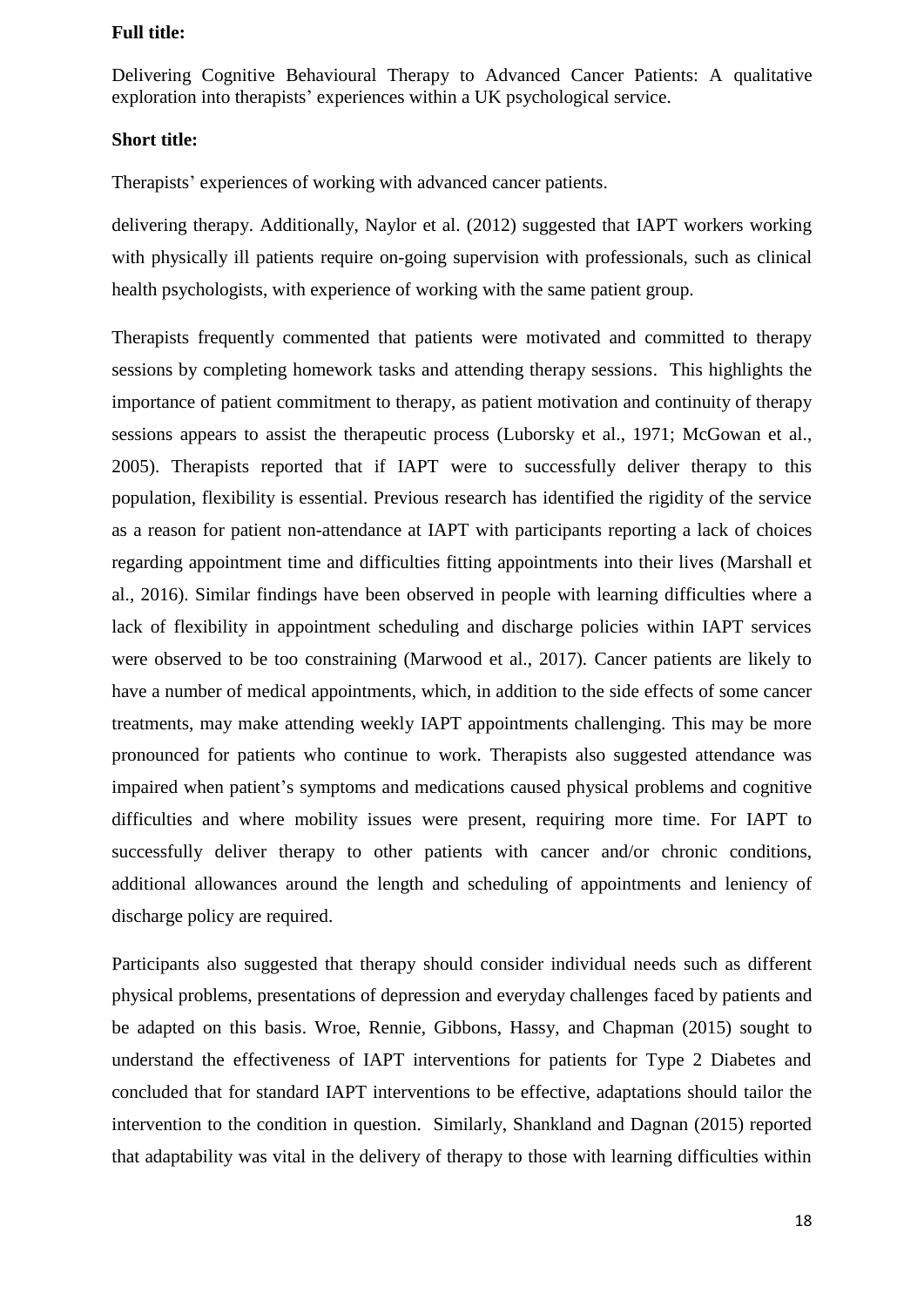Delivering Cognitive Behavioural Therapy to Advanced Cancer Patients: A qualitative exploration into therapists' experiences within a UK psychological service.

### **Short title:**

Therapists' experiences of working with advanced cancer patients.

IAPT to achieve positive patient outcomes. Adaptability and a consideration of individual needs are commonly reported as important in the delivery of therapy irrespective of patient conditions (Owen & Hilsworth, 2014; Lambert & Barley, 2001).

Consistent with recommendations by Wroe et al. (2015), some therapists suggested a range of healthcare professionals should be available for consultation to help understand the patient's physical state so best support them. Therapists were keen to receive basic medical information about patients. If IAPT services are going to be increasingly required to treat patients with long term health conditions, it may be important to determine a pathway for therapists to access this information. Some therapists also believed that multidisciplinary expertise was required and specialist facilities were a more appropriate setting to treat cancer patients. Our findings suggest that there is a need to consider the most appropriate setting to treat patients as well as determine pathways to enable multidisciplinary and collaborative working.

### **Clinical recommendations**

The current guidance is to extend IAPT services to cancer patients and the following recommendations drawn from our findings may aid service delivery in IAPT settings (Department of Health, 2011; NHS London Strategic Clinical Networks, 2011). Although participants commonly reported positive experiences working with patients, services may be enhanced when delivering therapy to this population by:

I) delivering specialised training and supervision by providing cancer specific information and addressing therapists prior anxieties and ensuring supervisors with expertise in the field of advanced cancer are available;

II) ensuring the length and scheduling of appointments and discharge policies are flexible to suit patient wellbeing;

III) assessing patient commitment to therapy, including willingness to carry out CBT homework tasks, to minimise attrition and;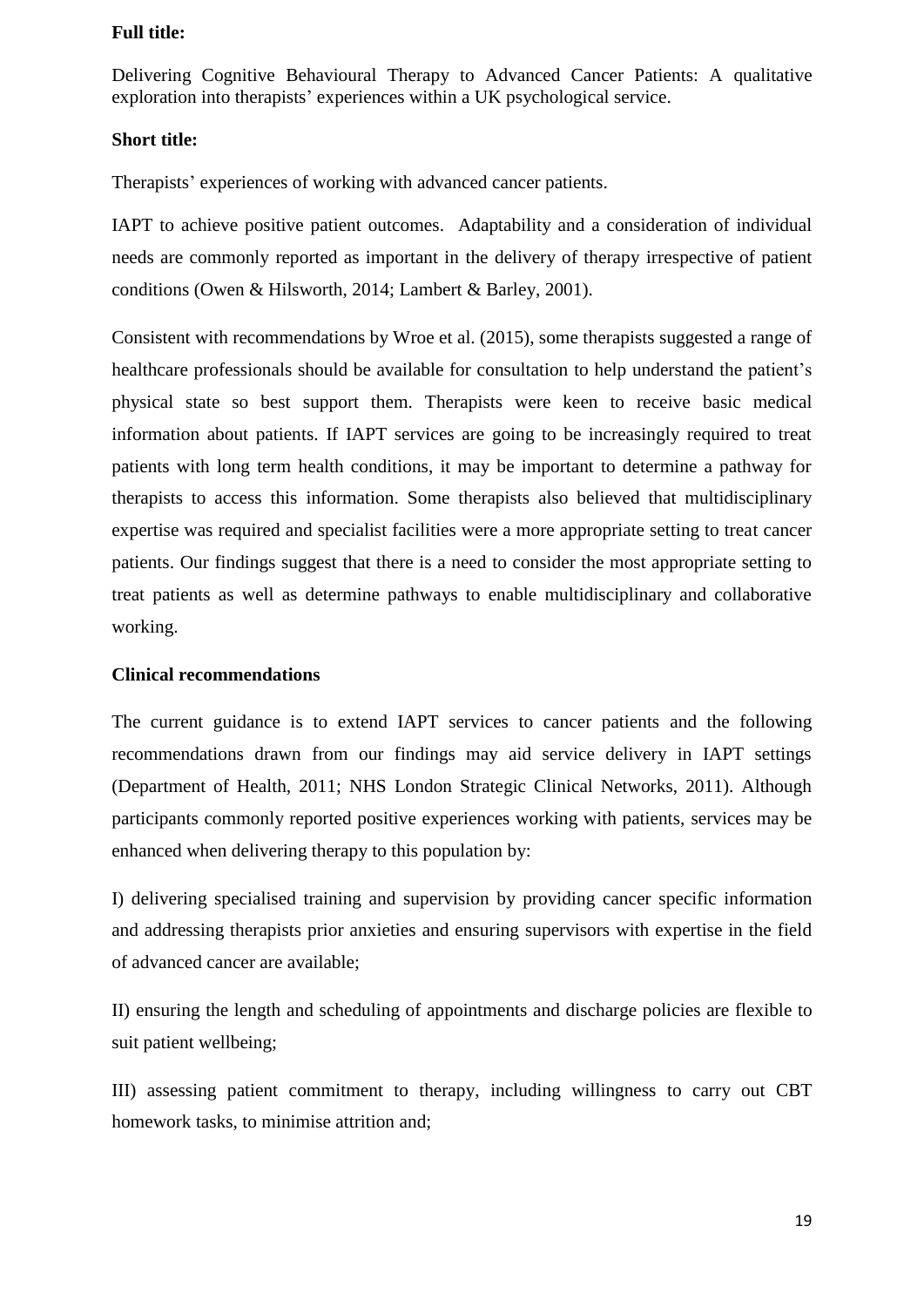Delivering Cognitive Behavioural Therapy to Advanced Cancer Patients: A qualitative exploration into therapists' experiences within a UK psychological service.

### **Short title:**

Therapists' experiences of working with advanced cancer patients.

IV) emphasising that therapists do not need to adhere rigidly to treatment protocols, but rather consider individual patient needs.

### **Further research**

Previous qualitative research has focussed on patients views of therapy, and there is limited research exploring therapists views (Hodgetts and Wright, 2007; Baldwin, Wampold & Imel, 2007). To our knowledge, this is the first study exploring CBT therapists' views of delivering therapy to people with advanced cancer. IAPT is being expanded to include treatment of people with long term conditions. Further qualitative research will be helpful in informing practice to explore whether therapists feel that CBT delivered through IAPT is appropriate for people with other long-term conditions.

### **LIMITATIONS**

All participants were therapists from London IAPT services and they may not be representative of therapists in other services in England. Although it may be beneficial to interview therapists from other areas in England, therapists surveyed came from centres from services delivering therapy to a diverse demographic population.

All but one therapist were female. However, as the majority of therapists who delivered therapy as part of the CanTalk study were female  $(n=13 \text{ vs. } n=32)$ , this reflects the ratio of male to female psychologists in the UK where nearly 70% of psychologists are female (Office for National Statistics, 2016).

### **CONCLUSIONS**

Therapist views about how best to treat a physically ill population is rarely undertaken, but may prove insightful, especially as qualitative research usually focusses on patient views. Therapists suggest that there is scope for depressed advanced cancer patients to be treated within IAPT services with CBT, but that modifications in its delivery are necessary to ensure a positive experience for both therapists and patients. Further research to generate a robust evidence base to inform ways of delivering treatment to people with other chronic health conditions is required.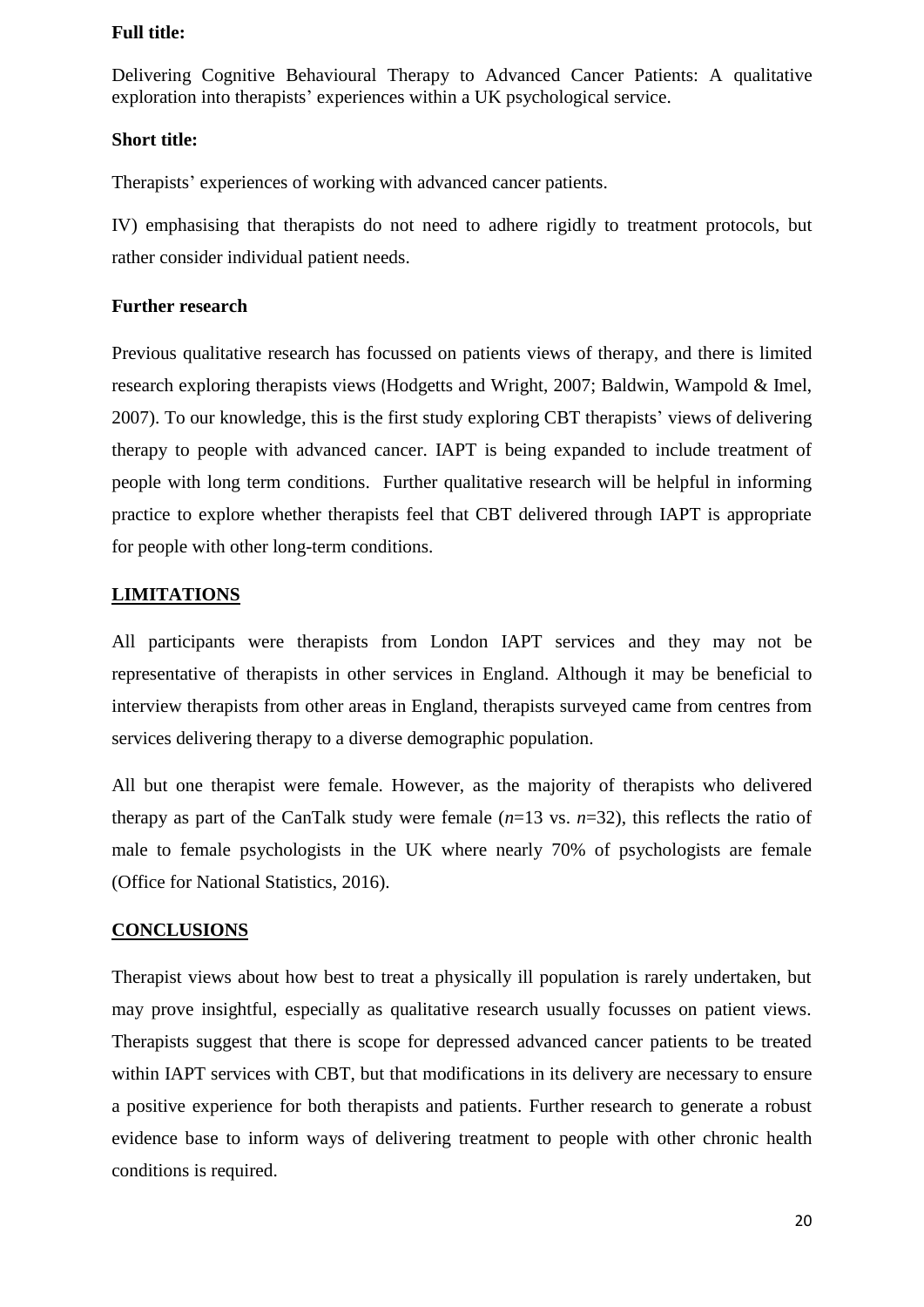Delivering Cognitive Behavioural Therapy to Advanced Cancer Patients: A qualitative exploration into therapists' experiences within a UK psychological service.

## **Short title:**

Therapists' experiences of working with advanced cancer patients.

# **ACKNOWLEDGEMENTS**

We would like to thank Stirling Moorey and Katherine Mannix for their involvement in the development and delivery of an advanced cancer specific CBT training package for IAPT therapists. We want to also thank all the therapists who volunteered to deliver therapy as part of the CanTalk trial as well as IAPT services who supported the trial. We would like to particularly thank those who took part in the current study and provided their much valued feedback. We would finally like to additionally thank the NIHR HTA for supporting and enabling this study.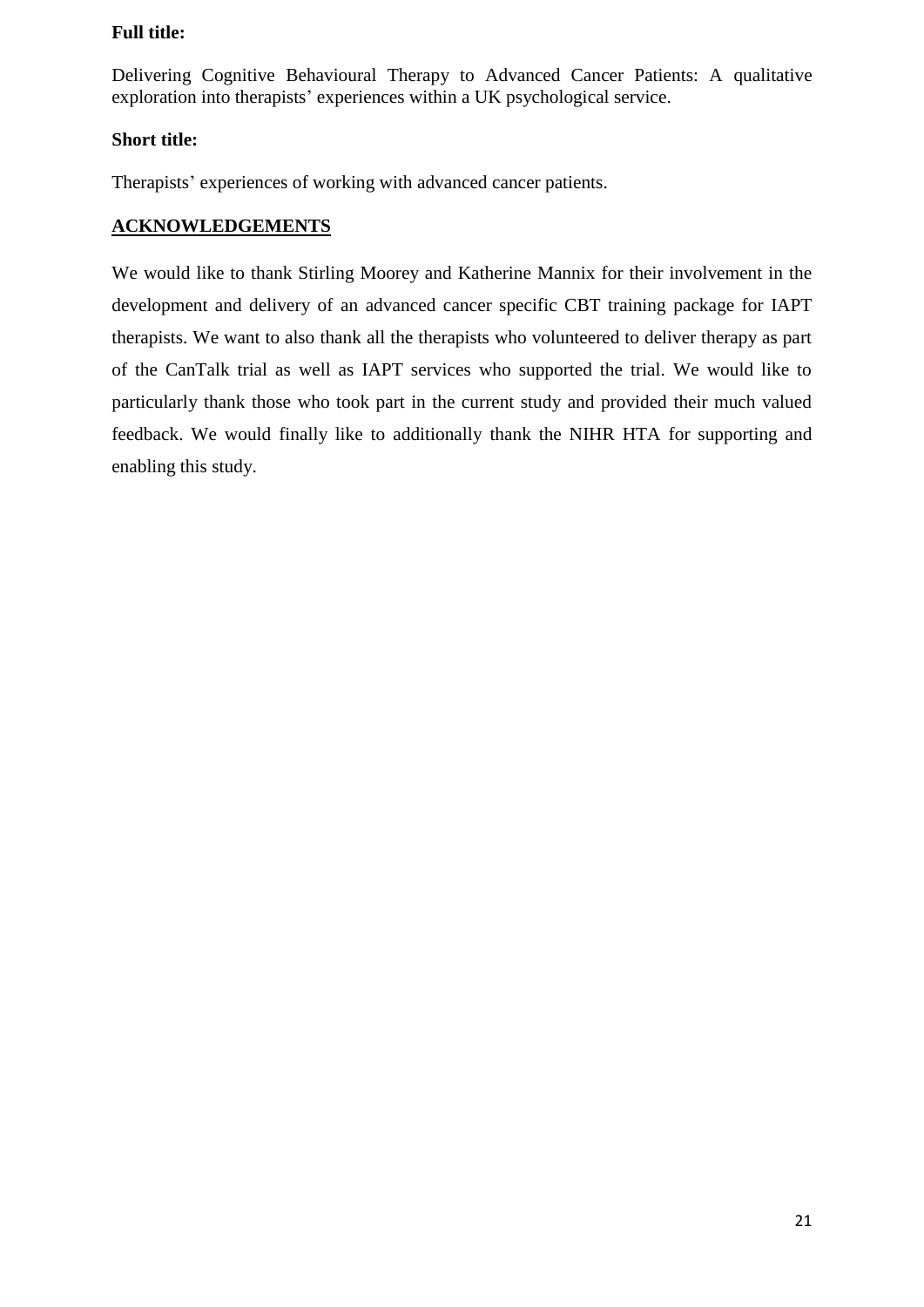Delivering Cognitive Behavioural Therapy to Advanced Cancer Patients: A qualitative exploration into therapists' experiences within a UK psychological service.

### **Short title:**

Therapists' experiences of working with advanced cancer patients.

### **REFERENCES**

- Baldwin, S.A., Wampold, B.E. & Imel, Z.E. (2007). Untangling the Alliance–Outcome Correlation: Exploring the Relative Importance of Therapist and Patient Variability in the Alliance. *Journal of Consulting and Clinical Psychology*, *75*(6), 842–852. DOI: 10.1037/0022-006X.75.6.842.
- Bowers, L. & Boyle, D.A. (2003). Depression in patient with advanced cancer. *Clinical Journal of Oncology Nursing*, *7*, 281-289. DOI:10.1188/03.CJON.281-288.Clarke, D.M. (2011). Implementing NICE guidelines for the psychological treatment of depression and anxiety disorders: The IAPT experience. *International Review of Psychiatry*, *23*, 318- 327. DOI: 10.3109/09540261.2011.606803.
- Clarke, D.M. (2011). Implementing NICE guidelines for the psychological treatment of depression and anxiety disorders: The IAPT experience. International Review of Psychiatry, 23:4, 318-327. DOI: 10.3109/09540261.2011.606803
- Department of Health. (2011). Talking therapies: A four-year plan of action. Retrieved from: <https://www.gov.uk/government/publications/talking-therapies-a-4-year-plan-of-action>
- Health and Social Care Information Centre. (2015). Psychological Therapies; Annual Report on the use of IAPT services: England 2014/15. Retrieved from: <http://content.digital.nhs.uk/catalogue/PUB19098/psyc-ther-ann-rep-2014-15.pdf>
- Hodgetts, A. & Wright, J. (2007). Researching Clients' Experiences: A Review of Qualitative Studies. *Clinical Psychology and Psychotherapy, 14*, 157-163*.* DOI: 10.1002/cpp.527.
- Huppert, J.D., Gorman, J.M., Bufka, L.F., Barlow, D.H., Shear, M.K. and Woods, S.W. (2001). Therapists, Therapist Variables, and Cognitive-Behavioral Therapy Outcome in a Multicenter Trial for Panic Disorder. *Journal of Consulting and Clinical Psychology*, *69*(5), 747-755. DOI: 10.1037//0022-006X.69.5.747.
- Kuyken, W. & Tsivrikos, D. (2009). Therapist competence, comorbidity and cognitivebehavioral therapy for depression. *Psychotherapy and Psychosomatics*, *78*(1), 42-8. DOI: 10.1159/000172619
- Lambert, M.J. and Barley, D.E. (2001). Research summary on the therapeutic relationship and psychotherapy outcome. *Psychotherapy*, *38*(4), 357-361. DOI:10.1037/0033-3204.38.4.357.
- Levita, L., Salas Duhne, P. G., Girling, C., & Waller, G. (2016). Facets of clinicians' anxiety and the delivery of cognitive behavioral therapy. *Behaviour Research and Therapy, 77*, 157- 161. doi:http://dx.doi.org/10.1016/j.brat.2015.12.015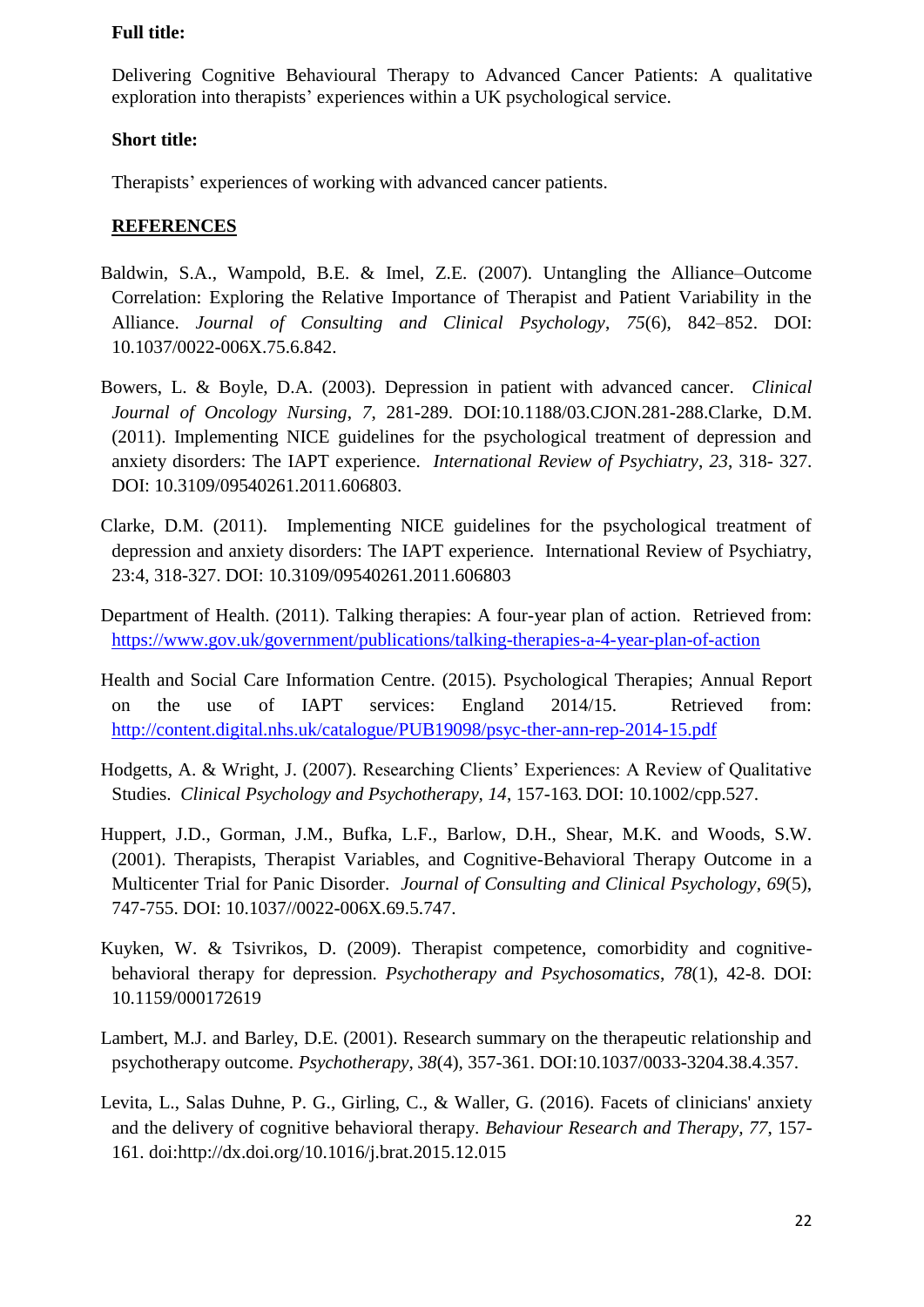Delivering Cognitive Behavioural Therapy to Advanced Cancer Patients: A qualitative exploration into therapists' experiences within a UK psychological service.

# **Short title:**

Therapists' experiences of working with advanced cancer patients.

- Luborsky, L., Auerbach, A.H., Chandler, M. & Cohen, J. (1971). Factors influencing the outcome of psychotherapy: A review of quantitative research. *Psychological Bulletin*, *75*(3), 145-185. DOI: 10.1037/h0030480.
- Macmillan cancer support. (2017). Beating expectations: thousands of people living longer with most advanced cancers. Retrieved 17 November 2017 from: [https://www.macmillan.org.uk/aboutus/news/latest\\_news/beating-expectations-thousands-of](https://www.macmillan.org.uk/aboutus/news/latest_news/beating-expectations-thousands-of-people-living-longer-with-most-advanced-cancers.aspx#_edn1)[people-living-longer-with-most-advanced-cancers.aspx#\\_edn1](https://www.macmillan.org.uk/aboutus/news/latest_news/beating-expectations-thousands-of-people-living-longer-with-most-advanced-cancers.aspx#_edn1)
- Marshall, D., Quinn, C., Child, S., Shenton, D., Pooler, J., Forber, S., & Byng, R. (2016). What IAPT services can learn from those who do not attend. *Journal of Mental Health, 25*(5), 410- 415.DOI:10.3109/09638237.2015.1101057
- Marwood, H., Chin, D., Gannon, G. & Scior, K. (2017). The experiences of high intensity therapists delivering cognitive behavioural therapy to people with intellectual disabilities. *Journal of Applied Research in Intellectual Disabilities*, 1-11. DOI: 10.1111/jar.12328
- McDaniel, J.S., Musselman, D.L., Porter, M.R., Reed, D.A. & Nemeroff, C.B. (1995). Depression in patients with cancer. Diagnosis, biology and treatment. *Archives of General Psychiatry*, *52*, 89-99. DOI: 10.1001/archpsyc.1995.03950140007002.
- McGowan, J.F., Lavender, T. and Garety, P.A. (2005). Factors in outcome of cognitivebehavioural therapy for psychosis: Users' and clinicians' views. *Psychology and Psychotherapy: Theory, Research and Practice*, *78*, 513-529. DOI:10.1348/147608305X52559.
- Naylor, C., Parsonage, M., McDaid, D., Knapp, M., Fossey, M. & Galea, A. (2012). (The Kings Fund). Long Term Conditions and Mental Health. The cost of co-morbidities. Retrieved 4 April 2017 from [https://www.kingsfund.org.uk/sites/files/kf/field/field\\_publication\\_file/long-term-conditions](https://www.kingsfund.org.uk/sites/files/kf/field/field_publication_file/long-term-conditions-mental-health-cost-comorbidities-naylor-feb12.pdf)[mental-health-cost-comorbidities-naylor-feb12.pdf](https://www.kingsfund.org.uk/sites/files/kf/field/field_publication_file/long-term-conditions-mental-health-cost-comorbidities-naylor-feb12.pdf)
- NHS London Strategic Networks. (2015). Psychological support for people living with cancer. Commissioning guidance for cancer care in London. Retrieved 2 Feb 2017 from http://www.londonscn.nhs.uk/wp-content/uploads/2015/06/mh-cancer-commissioning-guide-062015.pdf

Office for National Statistics (2016). EMP04: Employment by occupation. Retrieved 4 April 2017 from [https://www.ons.gov.uk/employmentandlabourmarket/peopleinwork/employmentandemploye](https://www.ons.gov.uk/employmentandlabourmarket/peopleinwork/employmentandemployeetypes/datasets/employmentbyoccupationemp04) [etypes/datasets/employmentbyoccupationemp04](https://www.ons.gov.uk/employmentandlabourmarket/peopleinwork/employmentandemployeetypes/datasets/employmentbyoccupationemp04)